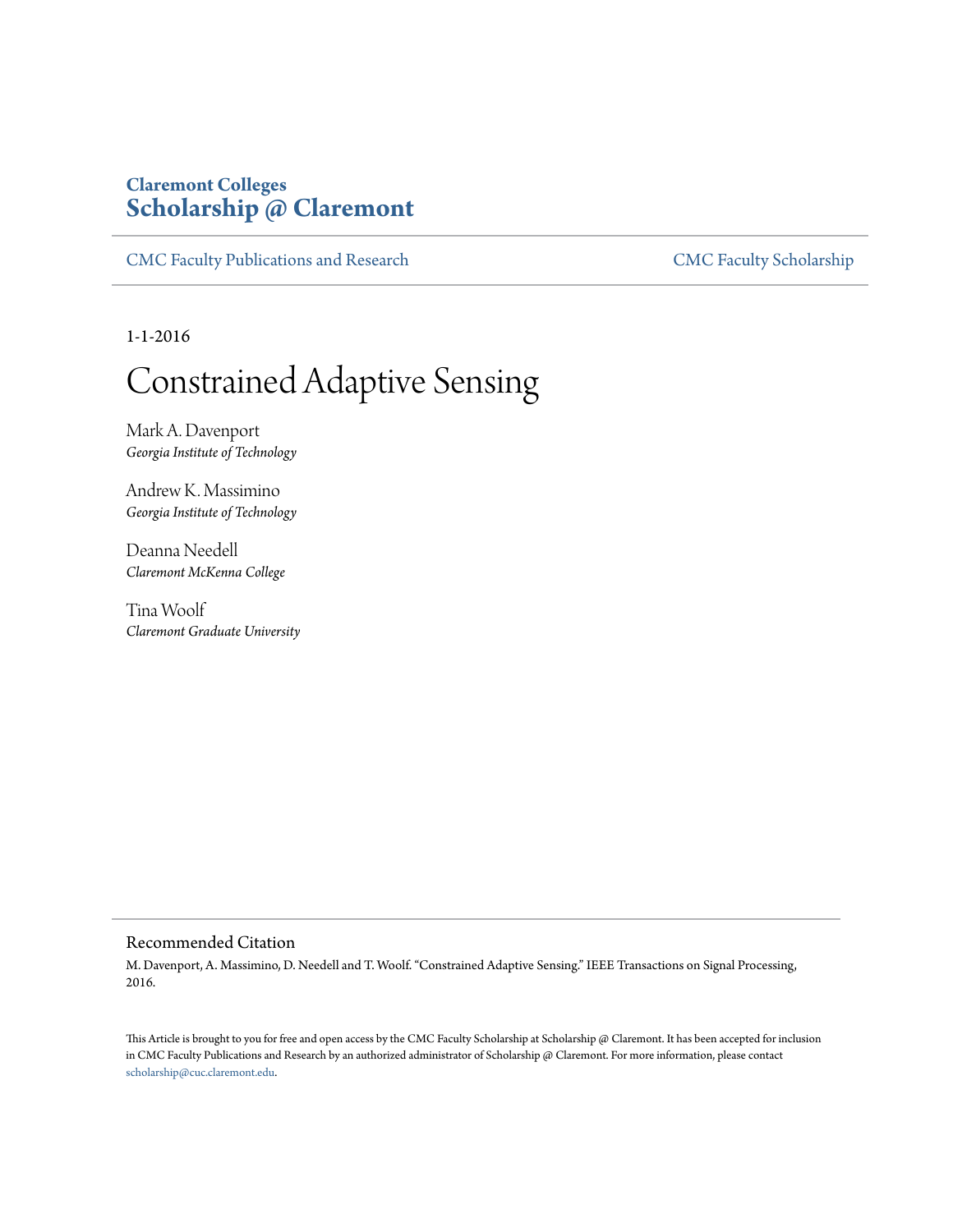## Constrained adaptive sensing

Mark A. Davenport, Andrew K. Massimino, Deanna Needell, and Tina Woolf

July 18, 2016

#### Abstract

Suppose that we wish to estimate a vector  $\mathbf{x} \in \mathbb{C}^n$  from a small number of noisy linear measurements of the form  $y = Ax + z$ , where z represents measurement noise. When the vector **x** is sparse, meaning that it has only s nonzeros with  $s \ll n$ , one can obtain a significantly more accurate estimate of  $x$  by adaptively selecting the rows of  $A$  based on the previous measurements provided that the signal-to-noise ratio (SNR) is sufficiently large. In this paper we consider the case where we wish to realize the potential of adaptivity but where the rows of A are subject to physical constraints. In particular, we examine the case where the rows of A are constrained to belong to a finite set of allowable measurement vectors. We demonstrate both the limitations and advantages of adaptive sensing in this constrained setting. We prove that for certain measurement ensembles, the benefits offered by adaptive designs fall far short of the improvements that are possible in the unconstrained adaptive setting. On the other hand, we also provide both theoretical and empirical evidence that in some scenarios adaptivity does still result in substantial improvements even in the constrained setting. To illustrate these potential gains, we propose practical algorithms for constrained adaptive sensing by exploiting connections to the theory of optimal experimental design and show that these algorithms exhibit promising performance in some representative applications.

## 1 Introduction

Suppose that we wish to estimate a sparse vector from a small number of noisy linear measurements. In the setting where the measurements are selected in advance (independently of the signal) we now have a rich understanding of both practical algorithms and the theoretical limits on the performance of these algorithms. A typical result from this literature states that for a suitable measurement design, one can estimate a sparse vector with an accuracy that matches the minimax lower bound up to a constant factor [\[7\]](#page-22-0). Such results have had a tremendous impact in a variety of practical settings. In particular, they provide the mathematical foundation for "compressive sensing," a paradigm for efficient sampling that has inspired a range of new sensor designs over the last decade.

M. A. Davenport and A. K. Massimino are with the School of Electrical and Computer Engineering, Georgia Institute of Technology, Atlanta, GA, 30332 USA (e-mail: mdav@gatech.edu, massimino@gatech.edu).

D. Needell is with the Department of Mathematical Sciences, Claremont McKenna College, Claremont, CA, 91711 USA (e-mail: dneedell@cmc.edu).

T. Woolf is with the Institute of Mathematical Sciences, Claremont Graduate University, Claremont, CA, 91711 USA (e-mail: tina.woolf@cgu.edu).

The work of M. A. Davenport and A. K. Massimino was supported by grants NRL N00173-14-2-C001, AFOSR FA9550-14-1-0342, NSF CCF-1409406 and CCF-1350616, and gifts from LexisNexis Risk Solutions and Lockheed Martin. The work of D. Needell and T. Woolf was partially supported by NSF Career DMS-1348721 and the Alfred P. Sloan Foundation.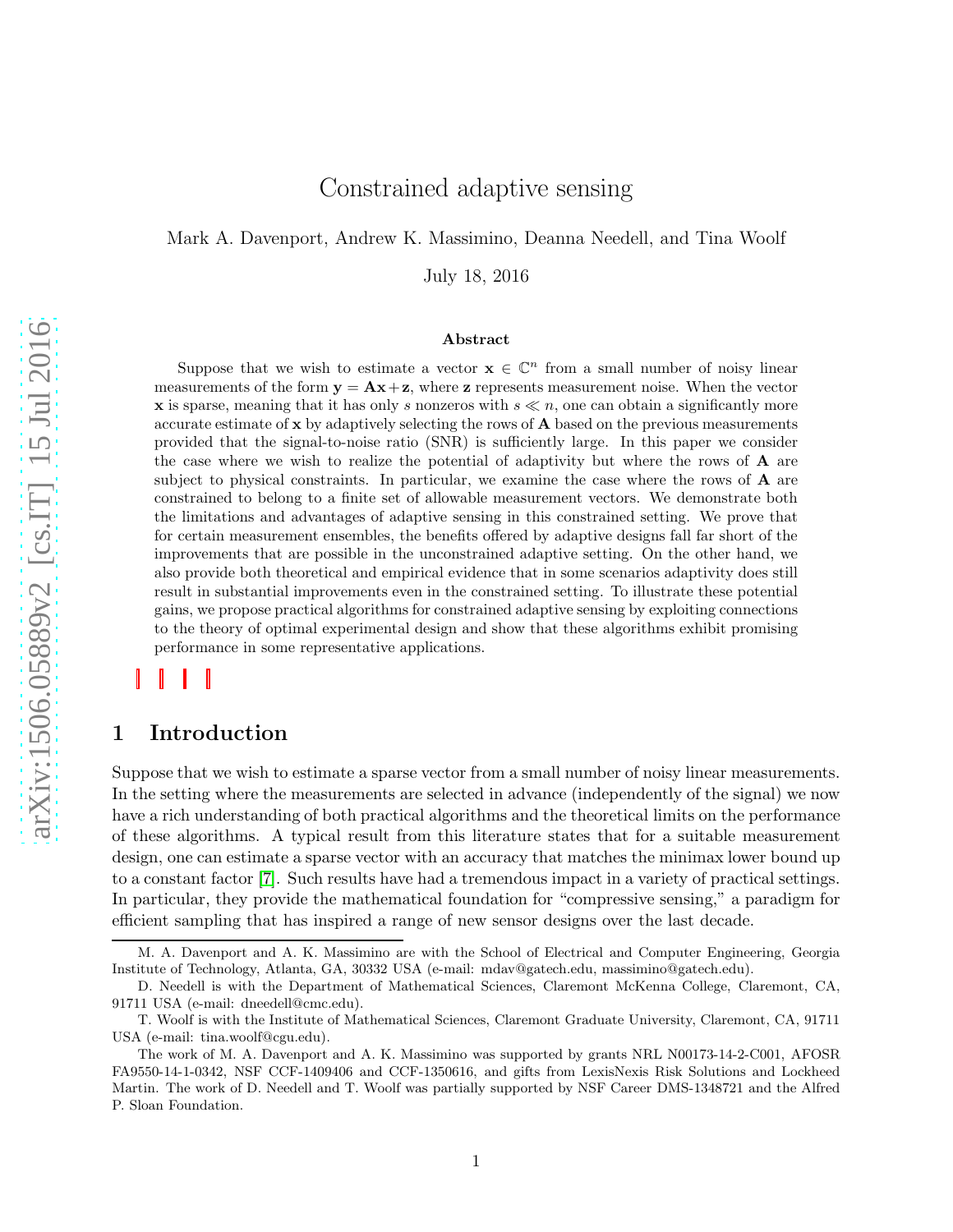A distinguishing feature of the standard compressive sensing paradigm is that the measurements are *nonadaptive*, meaning that a fixed set of measurements are designed and acquired without allowing for any possibility of adapting as the measurements begin to reveal the structure of the signal. While this can be attractive in the sense that it enables simpler hardware design, in the context of sparse estimation this also leads to some clear drawbacks. In particular, this would mean that even once the acquired measurements show us that portions of the signal are very likely to be zero, we may still expend significant effort in "measuring" these zeros! In such a case, by *adaptively* choosing the measurements, dramatic improvements may be possible.

Inspired by this potential, recent investigations have shown that we can often acquire a sparse (or compressible) signal via far fewer measurements or far more accurately if we choose them adaptively (e.g., see [\[15,](#page-22-1) [21,](#page-22-2) [22,](#page-22-3) [26\]](#page-23-0)). This body of work, which will be discussed in greater detail in Section [1.2,](#page-3-0) demonstrates that adaptive sensing indeed offers the potential for dramatic improvements over nonadaptive sensing in many settings. However, the existing approaches to adaptive sensing, which rely on being able to acquire *arbitrary* linear measurements, cannot be applied in most real-world applications where the measurements must respect certain physical *constraints*. In this paper, our focus is on *constrained adaptive sensing*, where our measurements are restricted to be chosen from a particular set of allowable measurements. We will see that new algorithms are required and explore the theoretical limits within this more restrictive setting. Before describing the constrained adaptive setting in more detail, we first provide a brief review of existing approaches to nonadaptive and adaptive sensing of sparse signals.

#### 1.1 Nonadaptive sensing

In the standard nonadaptive compressive sensing framework  $[6, 8, 16, 17]$  $[6, 8, 16, 17]$  $[6, 8, 16, 17]$  $[6, 8, 16, 17]$ , we acquire a signal **x** via the linear measurements  $y = Ax + z$ , where A is an  $m \times n$  matrix representing the sensing system and **z** represents measurement noise. The goal is to design **A** so that m is smaller than n by exploiting the fact that x is *sparse* (or nearly sparse). Given a basis Ψ, we say that a signal  $\mathbf{x} \in \mathbb{C}^n$  is s-sparse if it can be represented by a linear combination of just s elements from  $\Psi$ , i.e., we can write  $\mathbf{x} = \mathbf{\Psi}\boldsymbol{\alpha}$ , with  $\|\boldsymbol{\alpha}\|_0 \leq s$ , where  $\|\boldsymbol{\alpha}\|_0 := |\text{supp}(\boldsymbol{\alpha})|$  denotes the number of nonzeros in  $\alpha$ . We will typically be interested in the case where  $s \ll n$ .

There is now a rich literature that describes a wide range of techniques for designing an appropriate  $A$  and efficient algorithms for recovering  $x$ . In much of this literature, the matrix  $A$  is chosen via randomized constructions that are known to satisfy certain desirable properties such as the so-called *restricted isometry property*  $(RIP)$ .<sup>[1](#page-2-0)</sup> Under the assumption that A satisfies the RIP (or that  $\mathbf{A}\Psi$  satisfies the RIP in the case where  $\Psi \neq \mathbf{I}$ ), if each entry of z is independent white Gaussian noise with variance  $\sigma^2$  then one can show that techniques based on  $\ell_1$ -minimization produce an approximation  $\hat{\mathbf{x}}$  satisfying

<span id="page-2-1"></span>
$$
\mathbb{E}\|\hat{\mathbf{x}} - \mathbf{x}\|_2^2 \le C \frac{n \log n}{\|\mathbf{A}\|_F^2} s \sigma^2,\tag{1}
$$

where  $C > 1$  is a fixed constant (e.g., see [\[16,](#page-22-6) pp. 35]). Note that this bound holds for *any* x, and hence any SNR (even the worst-case). It is possible to obtain improved bounds that eliminate

<span id="page-2-0"></span><sup>&</sup>lt;sup>1</sup>See Section [2](#page-6-0) for a more detailed discussion of the RIP and its implications in the context of adaptive sensing. Note that the RIP is typically stated to require  $||A\mathbf{x}||_2 \approx ||\mathbf{x}||_2$  for all s-sparse x, which implies a fixed scaling for the matrix **A** where  $\|\mathbf{A}\|_F^2 \approx n$ . To ease the comparison with results that arise in contexts with alternative scalings, in the result stated in [\(1\)](#page-2-1) we make no assumption on the scaling of **A** and merely require  $\|\mathbf{Ax}\|_2 \approx \beta \|\mathbf{x}\|_2$  for some  $\beta > 0$ .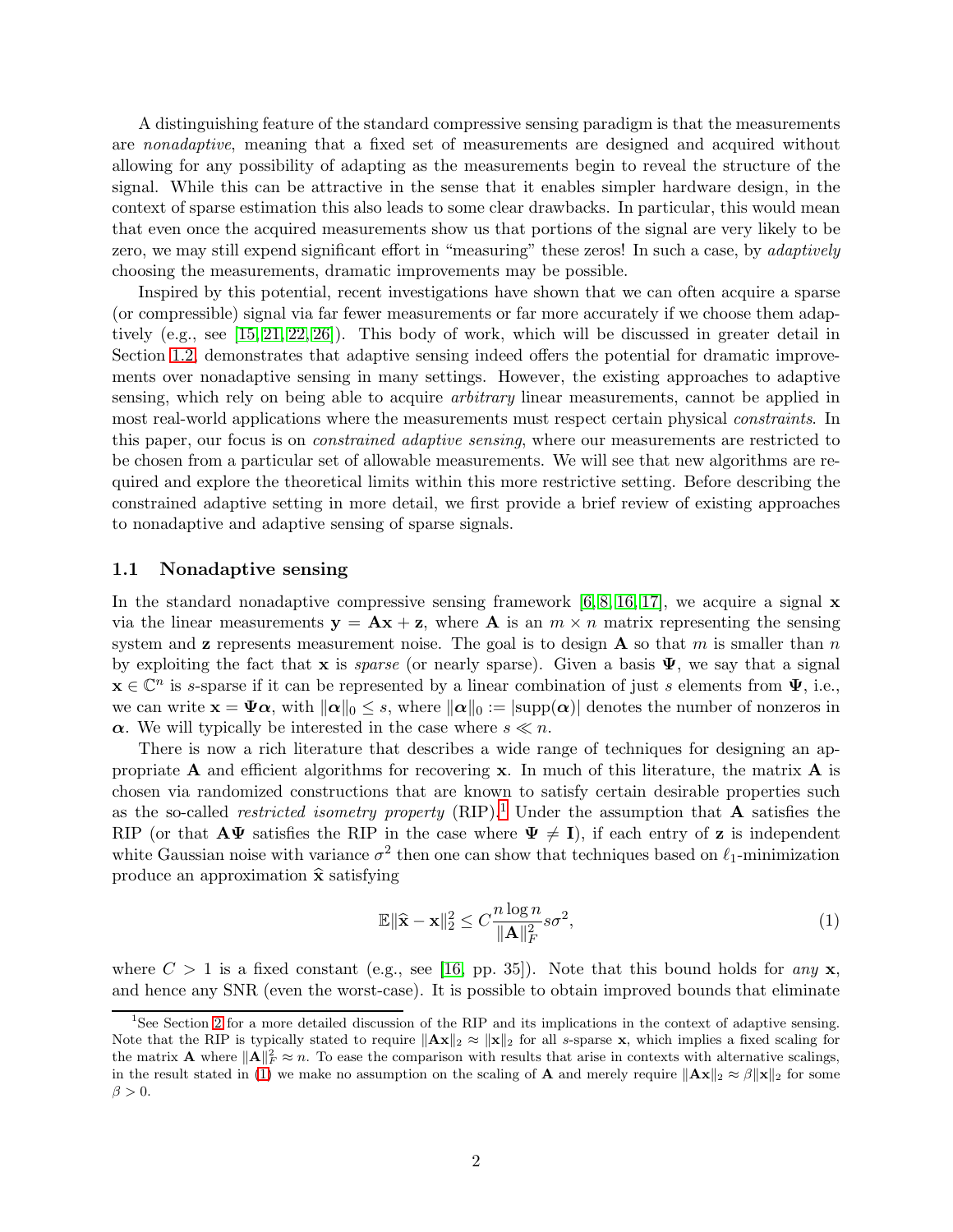the  $\log n$  factor when one assumes that the SNR is sufficiently large to ensure that the support is exactly recovered.

One can show that this result is essentially optimal in the sense that there is no alternative method to choose A or perform the reconstruction that can do better than this (up to the precise value of the constant C) [\[7\]](#page-22-0). In the event that the signal  $x$  is not exactly s-sparse, it is also possible to extend these results by introducing an additional term in the error bound that measures the error incurred by approximating  $\bf{x}$  as s-sparse. See [\[16\]](#page-22-6) and references therein for further details.

#### <span id="page-3-0"></span>1.2 Adaptive sensing

A defining feature of the approach described above is that it is completely nonadaptive. When we consider the effect of noise, this nonadaptive approach might draw some severe skepticism. To see why, note that in the nonadaptive scenario, most of the "sensing energy" is used to measure the signal at locations where there is no information, i.e., where the signal vanishes. Specifically, one consequence of using the randomized constructions for A typically considered in the literature, or alternatively, any matrix satisfying the RIP, is that the available sensing energy (i.e.,  $\|\mathbf{A}\|_F^2$ ) is evenly distributed across all possible indices. This is natural since *a priori* we do not know where the nonzeros may lie, however, since most of the coordinates  $x_i$  are zero, it also means that the vast majority of the sensing energy is seemingly wasted. In other words, by design, the sensing vectors are approximately orthogonal to the signal, yielding a poor signal-to-noise ratio (SNR).

The idea behind adaptive sensing is that we should focus our sensing energy on locations where the signal is nonzero in order to increase the SNR, or equivalently, not waste sensing energy. In other words, one should try to learn as much as possible about the signal while acquiring it in order to design more effective subsequent measurements. Roughly speaking, one would like to  $(i)$  detect those entries which are nonzero or significant,  $(ii)$  progressively concentrate the sensing vectors on those entries, and (iii) estimate the signal from such localized linear functionals. Such a strategy is employed by the *compressive binary search* and *compressive adaptive sense and search* strategies of [\[15\]](#page-22-1) and [\[26\]](#page-23-0). These algorithms operate by examining successively smaller pieces of the signal to accurately determine the locations of signal energy. These techniques can yield dramatic improvements in recovery accuracy.

To quantify the potential benefits of an adaptive scheme, suppose that we observe

<span id="page-3-2"></span>
$$
y_i = \langle \mathbf{a}_i, \mathbf{x} \rangle + z_i \tag{2}
$$

where the  $z_i$  are independent and identically distributed (i.i.d.)  $\mathcal{N}(0, \sigma^2)$  entries and the  $a_i$  are allowed to depend on the measurement history  $((y_1, \mathbf{a}_1), \cdots, (y_{i-1}, \mathbf{a}_{i-1}))$ , with the only constraint being that  $\sum_i ||\mathbf{a}_i||_2^2 = ||\mathbf{A}||_F^2$  is fixed. Consider a simple procedure that uses half of the sensing energy in a nonadaptive way to identify the support of an s-sparse vector **x** and then adapts to use the remaining half of the sensing energy to estimate the values of the nonzeros. If such a scheme identifies the correct support, then it is easy to show that this procedure can yield an estimate satisfying

<span id="page-3-1"></span>
$$
\mathbb{E}\|\hat{\mathbf{x}} - \mathbf{x}\|_2^2 = \frac{2s}{\|\mathbf{A}\|_F^2} s\sigma^2.
$$
 (3)

If we contrast this result to that in [\(1\)](#page-2-1), which represents the best possible performance in the nonadaptive setting, we see that this simple adaptive scheme can potentially improve upon the nonadaptive scheme by a factor of roughly (n/s) log n, which represents a *dramatic* improvement in the typical scenario where  $s \ll n$ . Of course, this is predicated on the assumption that the first stage of support identification succeeds, which is not always the case.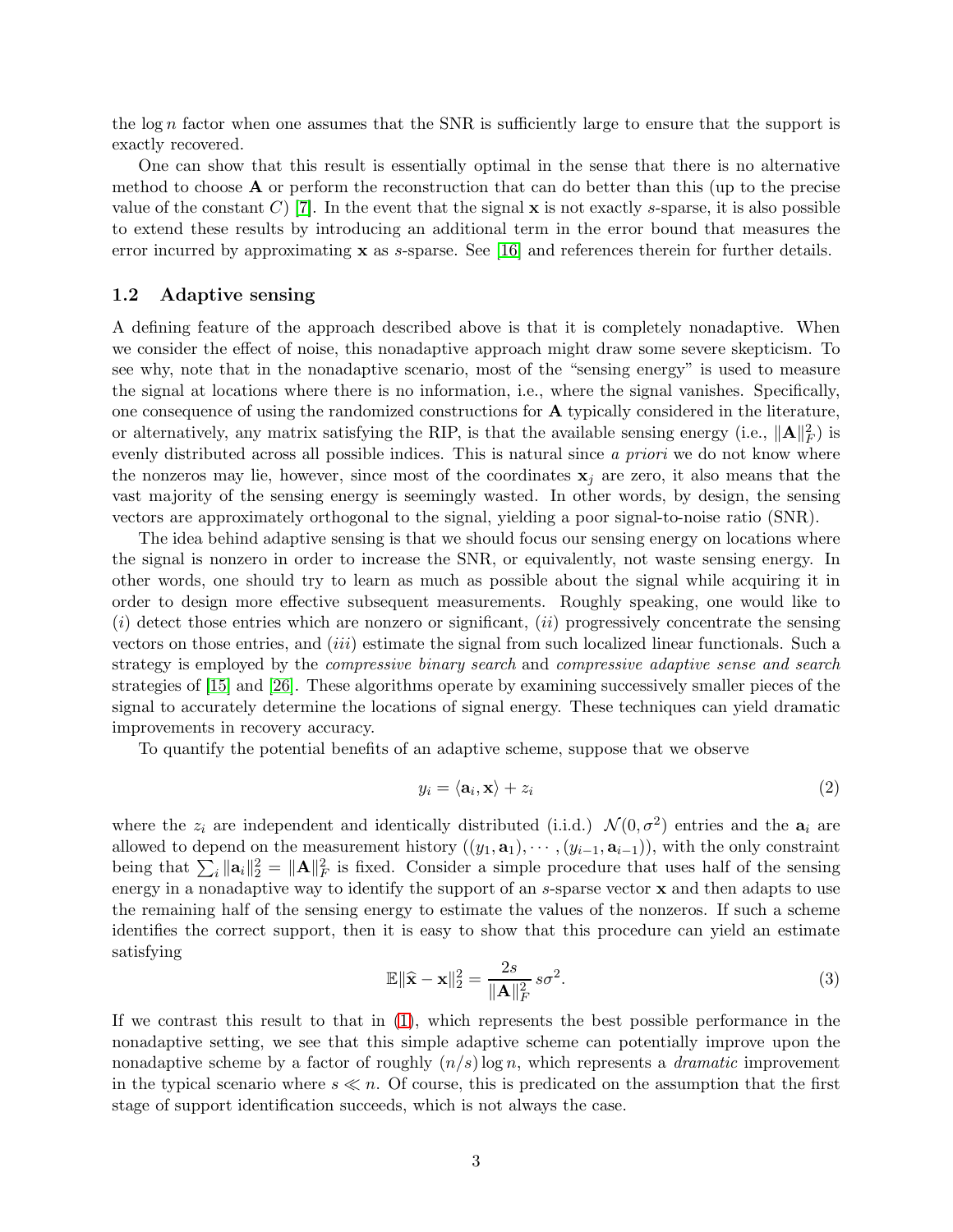A fundamental question is thus: *in practice, how much lower can the mean squared error (MSE) be when we are allowed to sense the signal adaptively*? The answer is a subtle one. In [\[1\]](#page-21-0), it is shown that there is a fixed constant  $C > 0$  such that

<span id="page-4-0"></span>
$$
\inf_{\widehat{\mathbf{x}}} \sup_{\|\mathbf{x}\|_0 \le s} \mathbb{E} \|\widehat{\mathbf{x}} - \mathbf{x}\|_2^2 \ge C \frac{n}{\|\mathbf{A}\|_F^2} s\sigma^2. \tag{4}
$$

In other words, for even the best possible adaptive scheme there are s-sparse vectors for which our recovery error is bounded below by [\(4\)](#page-4-0). This lower bound improves upon the nonadaptive performance [\(1\)](#page-2-1) by only a factor of  $\log n$ , coming far short of the improvement that [\(3\)](#page-3-1) indicates might be possible. Similar results are also obtained in [\[10\]](#page-22-8). These results are established by considering vectors that are so difficult to estimate that it is impossible to obtain a reliable estimate of their support, and so adaptive algorithms offer limited room for improvement over nonadaptive ones.

The result [\(4\)](#page-4-0) does not say that adaptive sensing *never* helps. In fact, in practice it *almost always* does help. For example, when some or most of the nonzero entries in x are only slightly larger than the worst-case amplitude identified in [\[1\]](#page-21-0), we *can* detect them sufficiently reliably to enable the dramatic improvements predicted in [\(3\)](#page-3-1). More concretely, provided that  $\sigma^2$  is not too large<sup>[2](#page-4-1)</sup> relative to the nonzero entries of **x**, a well-designed adaptive scheme, where the  $a_i$  are chosen sequentially as in [\[15,](#page-22-1) [26\]](#page-23-0), can achieve

<span id="page-4-2"></span>
$$
\mathbb{E}\|\hat{\mathbf{x}} - \mathbf{x}\|_2^2 \le C' \frac{s}{\|\mathbf{A}\|_F^2} s\sigma^2
$$
\n(5)

for a fixed constant  $C'$ , which represents an enormous improvement when  $s \ll n$ , and demonstrates that the potential benefits suggested in [\(3\)](#page-3-1) can be realized in certain regimes.

We briefly note that these results are somewhat reminiscent of classical results from the field of information based complexity [\[2,](#page-21-1) [17,](#page-22-7) [30,](#page-23-1) [37\]](#page-23-2) as well as more recent results in active learning [\[12\]](#page-22-9). Although this literature considers different observation models (e.g., noise-free observations of nonsparse signals), the general theme is that adaptivity is beneficial only in certain regimes (e.g., see [\[22\]](#page-22-3)). In another direction, we also note that several authors have previously suggested Bayesian approaches to adaptive sensing that are highly relevant to the problems we study in this paper, but which currently lack much in the way of theoretical justification or understanding [\[11,](#page-22-10) [23,](#page-22-11) [29\]](#page-23-3).

#### 1.3 Constrained sensing

Up to this point, we have discussed results in which we essentially have complete freedom to design both the adaptive and nonadaptive measurements in an optimal fashion (that is, up to a constraint on  $\|\mathbf{A}\|_F$ ). However, there are many applications where such freedom does not exist, and there are significant constraints on the kind of measurements that we can actually acquire. Such constraints arise in various hardware devices inspired by compressive sensing. For example, the single-pixel camera [\[18\]](#page-22-12) acquires samples of an image by computing inner products with binary patterns. In this application we could still utilize adaptive measurements, but they must be binary. In other applications, we may be restricted to obtaining point samples of the signal of interest. For example, in standard sampling systems we are restricted to individually measuring each signal coefficient over time or space. Finally, in tomography and magnetic resonance imaging (MRI), as well as other

<span id="page-4-1"></span> $2^2$ For example, the compressive binary search procedure proposed in [\[15\]](#page-22-1) succeeds in finding the location of the smallest nonzero entry of amplitude  $\mu$  with probability  $1-\delta$  when  $\mu^2/\sigma^2 > 16n \log(\frac{1}{2\delta}+1)/\|A\|_F^2$ . The result for the procedure in [\[26\]](#page-23-0) is similar.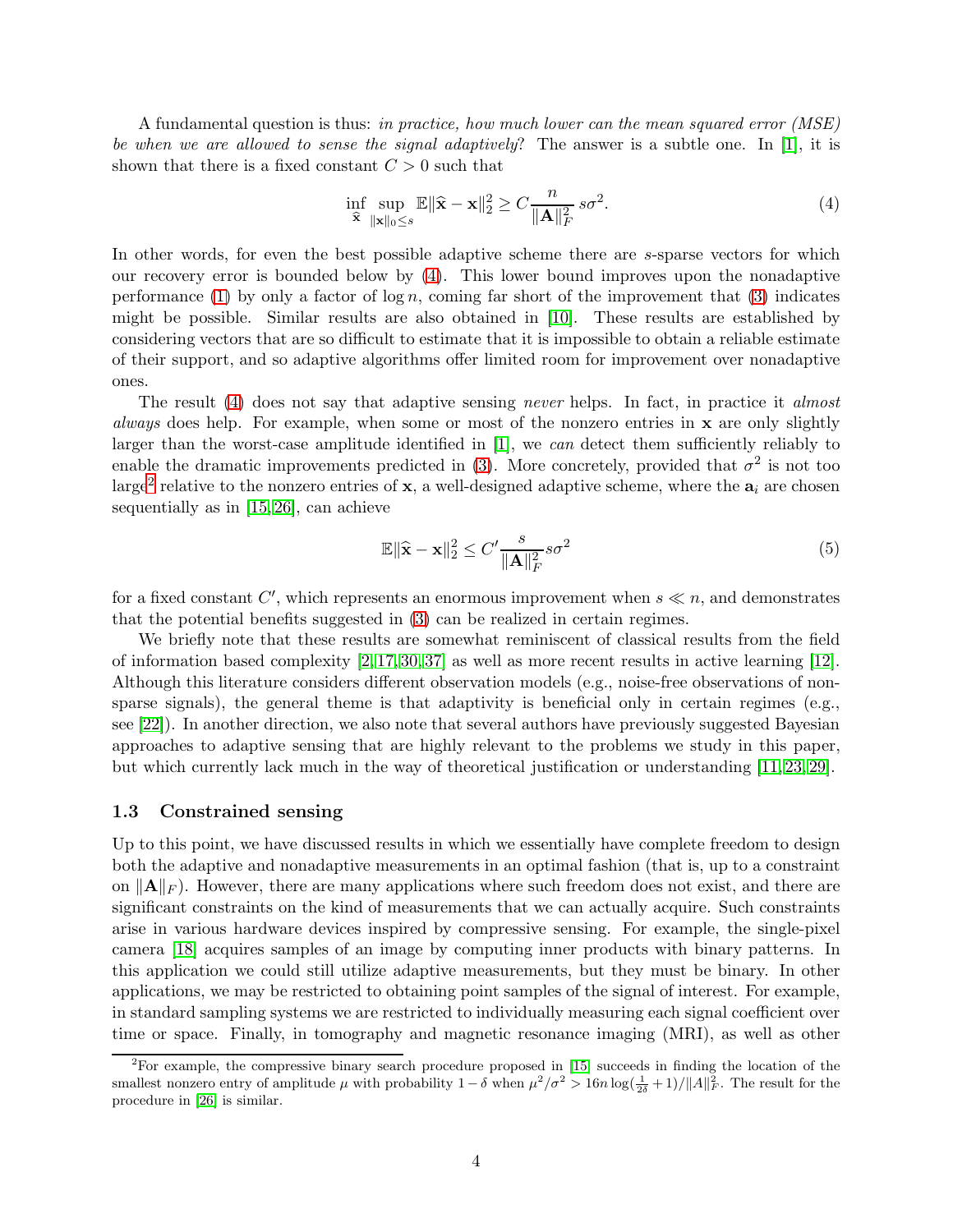

<span id="page-5-0"></span>Figure 1: (Left) The median squared error versus the signal dimension  $n$  for nonadaptive recovery with uniformly random selected measurements (red) and oracle adaptive recovery (black). (Right) The ratio (green) of the nonadaptive median squared recovery error to the oracle adaptive median squared recovery error versus the signal dimension n, with  $\log n$  (solid magenta) and  $n/s$  (dashed magenta) included for reference.

medical imaging settings, we cannot acquire inner products with arbitrary linear functionals—we are limited to Fourier measurements.

In all of these settings, the measurements are *constrained*; we still have the flexibility to design measurements adaptively, but we can only select measurements from a fixed ensemble of predetermined measurements. Thus, the constrained setting will typically preclude the use of any of the adaptive sensing algorithms referenced above, and a new approach is required. Specifically, if we let  $\mathcal{M} \subset \mathbb{C}^n$  denote the set of candidate measurement vectors, then the constrained adaptive sensing problem becomes one of sequentially selecting the rows  $a_i$  of our sensing matrix from the set  $M$ . In this work, we assume the multiplicity of a particular measurement from  $M$  is allowed to be greater than one; that is, repeated measurements are permitted. For the methods discussed in this paper, we will restrict our attention to the case where  $\mathcal M$  is a finite set. For a majority of our discussion and examples, we will focus on the setting where  $\mathcal{M} = \{f_1, f_2, \ldots, f_n\}$  consists of rows from the Discrete Fourier Transform (DFT) matrix. We stress, however, that we need not require  $|\mathcal{M}| = n$  in general.

With the restriction that the measurements be chosen from the DFT ensemble, Figure [1](#page-5-0) illustrates the large potential difference between a completely nonadaptive sensing scheme, where the measurements are selected uniformly at random, and an "oracle" adaptive sensing scheme which uses a priori knowledge of the true locations of the nonzeros in a signal to carefully adapt the choice of measurement vectors to minimize the expected recovery error using the strategy outlined in Section [3.](#page-10-0) In both cases, the Compressive Sampling Matching Pursuit (CoSaMP) [\[27\]](#page-23-4) algorithm is used for the signal recovery. The median<sup>[3](#page-5-1)</sup> squared error over 200 trials is displayed against the signal dimension  $n$ . Here, the signal is chosen to have a sparse Haar wavelet decomposition that is supported on a tree. The choice of a tree-sparse signal is motivated by the observation that natural images typically have a structured sparsity pattern in a wavelet domain due to correlations between scales. In these simulations, the noise level  $\sigma^2 = 10^{-4}$  is held constant while the nonzero coefficients scale as  $\sqrt{n}$  so that the per-measurement SNR is fixed. The number of measurements

<span id="page-5-1"></span><sup>&</sup>lt;sup>3</sup> Note that the *median* and *mean* curves exhibit the same overall behavior; however, we display the median error across all trials rather than the mean error throughout because the median, being a more robust measure, resulted in smoother curves with clearer trends between the methods.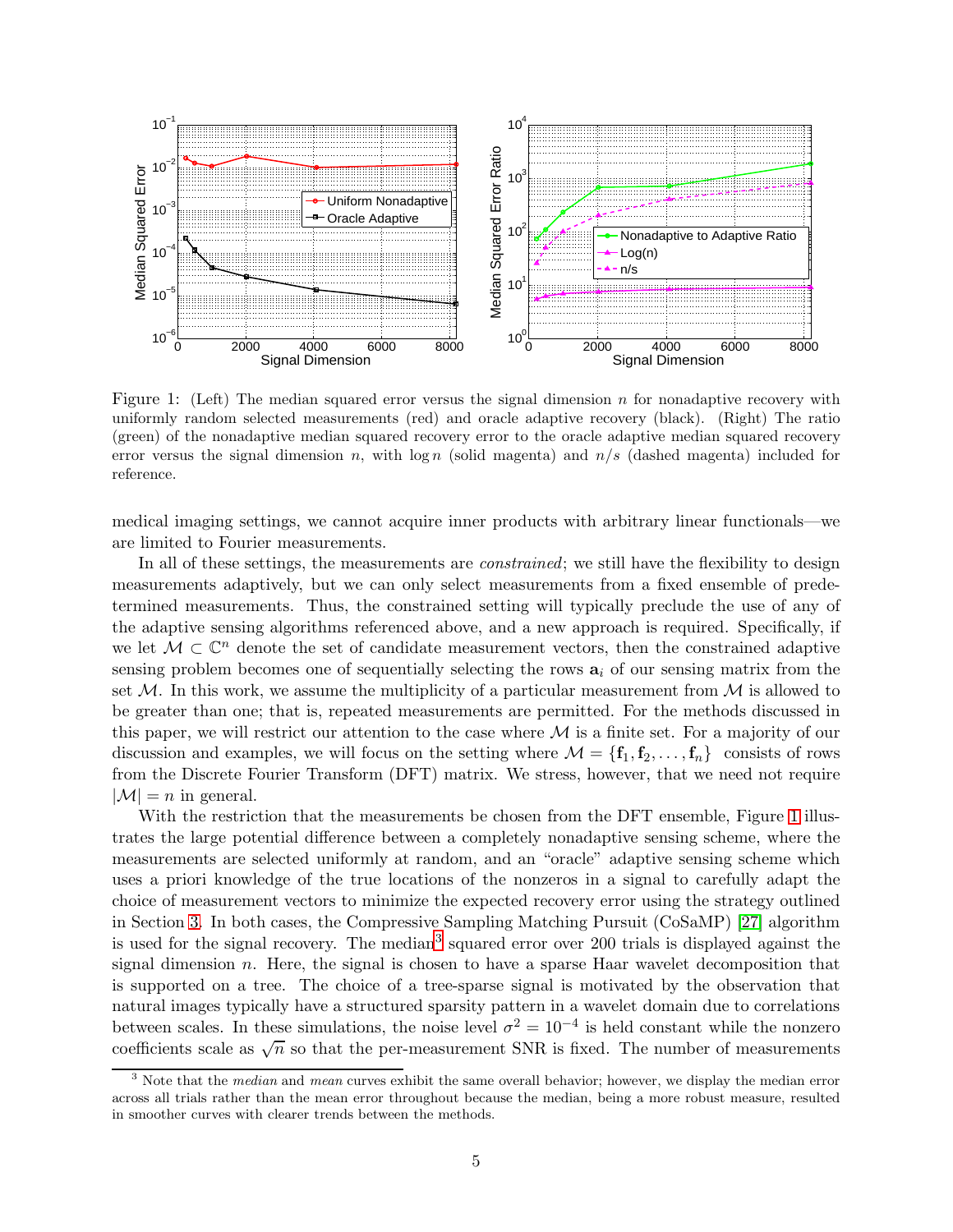taken is set to be  $m = 0.6n$  (rounding when necessary). See Section [4.1](#page-12-0) for further details regarding these simulations.

It is well-known that the DFT and Haar wavelet transforms are not incoherent, which implies that  $\mathbf{A}\Psi$  should not satisfy the RIP; hence, we would not expect blind nonadaptive sensing to do well in this setting. However, Figure [1](#page-5-0) does illustrate the large potential for improvement over nonadaptive sensing. In this case, the adaptive algorithm can potentially improve the recovery error over nonadaptive sensing by roughly a factor of  $n/s$ , which represents a substantial gain when  $s \ll n$ . While we will see below that there are also nonadaptive strategies to address the coherence of Fourier and Haar which somewhat reduce the gap between adaptive and nonadaptive sensing in this case, we believe that this clearly illustrates the potential for adaptive sensing, even in the constrained setting.

#### 1.4 Organization

The remainder of the paper is organized as follows. In Section [2,](#page-6-0) we show a simple lower bound on the adaptive performance of systems limited to DFT measurements. We then generalize this result to the larger class of measurements satisfying the RIP. In both cases, the signal is assumed to be sparse in the canonical basis. In Section [3,](#page-10-0) we give a method for measurement selection based on optimal experimental design. In Section [4,](#page-11-0) we provide simulations in a more realistic setting and display numerical results when Fourier measurements are used and the signal is assumed to be sparse in the Haar wavelet basis, for both synthetic and realistic signals. We also present some analytical justification using 1-sparse signals in this constrained adaptive setting. Finally, we conclude in Section [5](#page-20-0) with a brief discussion.

## <span id="page-6-0"></span>2 Lower bounds on adaptive performance

The main result of this section shows that adaptive sensing cannot offer substantial improvements over the nonadaptive scheme when the measurements are restricted to certain specific classes of ensembles and the signal is sparse in the canonical basis (i.e.,  $\Psi = I$ ). We first consider the Fourier ensemble, where the sensing vectors are chosen from the rows of the DFT matrix  $\mathbf{F} \in \mathbb{C}^{n \times n}$ , where F has entries

<span id="page-6-1"></span>
$$
f_{jk} = \frac{1}{\sqrt{n}} \exp(-2\pi\sqrt{-1}jk/n) \tag{6}
$$

for  $j, k = 0, 1, \ldots, n - 1$ . In this constrained setting we have the following lower bound.

<span id="page-6-3"></span>Theorem 1. *Under the adaptive measurement model of* [\(2\)](#page-3-2)*, where the* a<sup>i</sup> *are chosen (potentially adaptively and allowing repeated measurements) by selecting rows from the DFT matrix* [\(6\)](#page-6-1)*, we have that*

<span id="page-6-2"></span>
$$
\inf_{\widehat{\mathbf{x}}} \sup_{\substack{\|\mathbf{x}\|_0 \le s \\ \|\mathbf{x}\|_2 \ge R}} \mathbb{E} \|\widehat{\mathbf{x}} - \mathbf{x}\|_2^2 \ge \frac{n}{m} s \sigma^2 \tag{7}
$$

*for any*  $R \geq 0$ *.* 

This shows that even using an optimal choice of sensing vectors, the recovery error is still proportional to  $\frac{n}{m} s \sigma^2$ , *even if we exclude the low-SNR setting* (by setting R to be large relative to σ). This is somewhat reminiscent of the main results of [\[1\]](#page-21-0) and [\[10\]](#page-22-8), which (in an unconstrained setting) establish minimax bounds of the form given in [\(4\)](#page-4-0). However, a key difference is that in the unconstrained setting the worst-case error which defines the minimax rate is determined by the performance at a certain range of worst-case SNRs. Specifically, these bounds are obtained by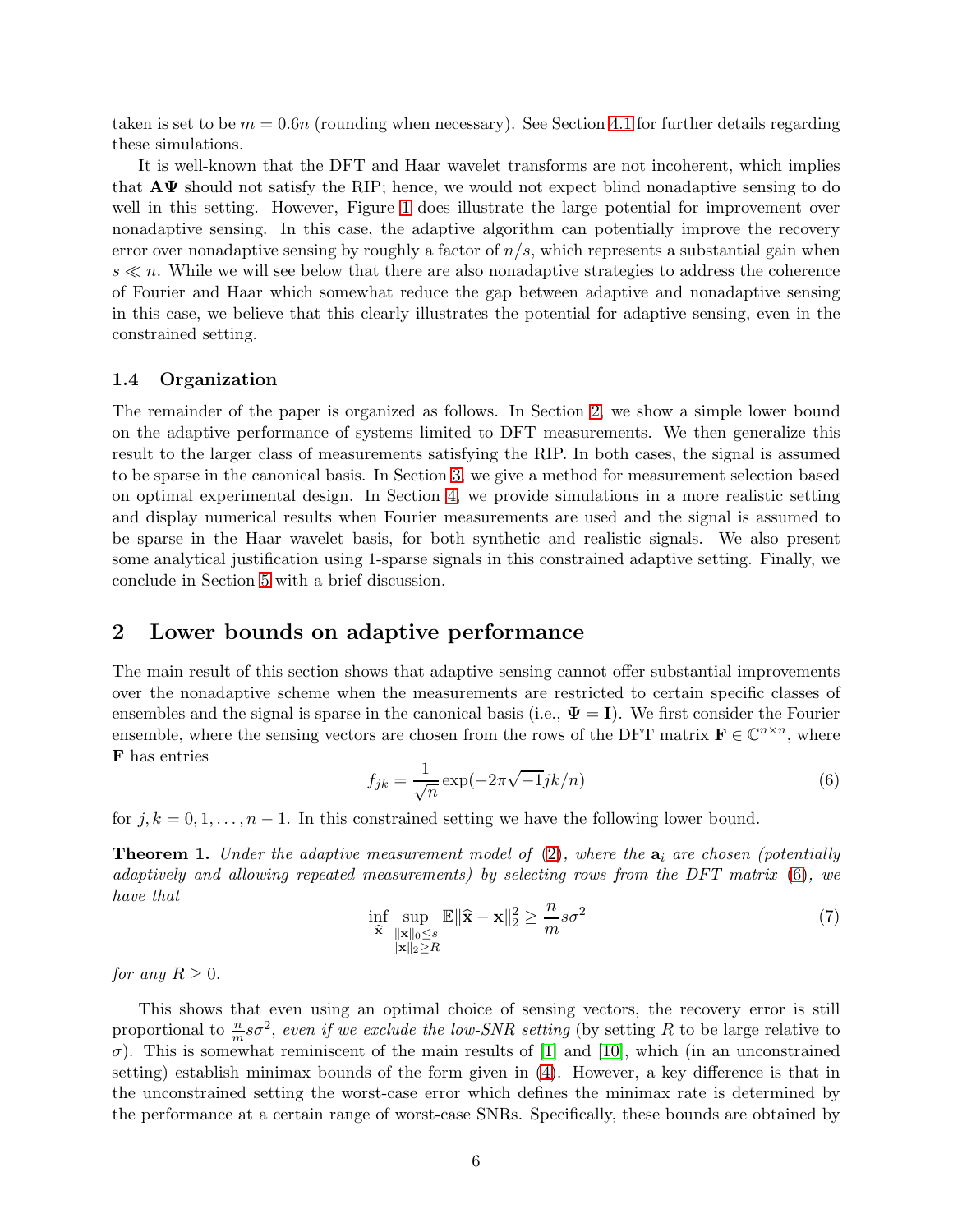constructing a "least favorable prior" where the nonzeros of  $x$  are near a specific level,<sup>[4](#page-7-0)</sup> and thus if we were to exclude these challenging **x** via the restriction that  $||x||_2 \geq R$  as in [\(7\)](#page-6-2), the bound in [\(4\)](#page-4-0) would be dramatically lower – in particular, the gains shown in  $(5)$  could be realized  $[15,26]$  $[15,26]$ . Thus, in a sense Theorem [1](#page-6-3) is far more pessimistic than these results since it applies *no matter how large the SNR* – although given the incoherence of the DFT and the canonical bases, perhaps this is not that surprising. Finally, we note that for certain values of  $R$  it may be possible to obtain a slightly stronger version of Theorem [1](#page-6-3) (by a  $\log n / \log \log n$  factor) using the techniques in [\[20,](#page-22-13) Thm 6.1]. We do not pursue these refinements here.

*Proof of Theorem [1.](#page-6-3)* For any adaptive procedure  $\hat{\mathbf{x}}$ , we let  $\mathbf{F}'$  be the  $m \times n$  sensing matrix consisting of the m adaptively chosen vectors from the rows of  $\mathbf{F}$ , and let  $\mathbf{F}'_{\Lambda}$  denote the  $m \times s$  submatrix of  **whose column indices correspond to the indices of the support**  $\Lambda$  **of <b>x**. Using the rows of  **to** acquire the measurements as in [\(2\)](#page-3-2), we obtain  $y = F'x + z = F'_{\Lambda}x_{\Lambda} + z$ . It is not difficult to show (e.g., see the Appendix of [\[7\]](#page-22-0)) that

$$
\inf_{\widehat{\mathbf{x}}}\sup_{\substack{\|\mathbf{x}\|_0\leq s \\ \|\mathbf{x}\|_2\geq R}}\mathbb{E}\|\widehat{\mathbf{x}}-\mathbf{x}\|_2^2\geq \inf_{\widehat{\mathbf{x}}}\sup_{\substack{\mathbf{x}'\in\mathbb{R}^s \\ \|\mathbf{x}'\|_2\geq R}}\mathbb{E}\|\widehat{\mathbf{x}}(\mathbf{F}_{\Lambda}'\mathbf{x}'+\mathbf{z})-\mathbf{x}'\|_2^2,
$$

where  $\hat{\mathbf{x}}(\cdot)$  takes values in  $\mathbb{R}^s$ .

To establish the bound in [\(7\)](#page-6-2) we consider a sequence of least favorable prior distributions on x ′ . The minimax risk is always larger than the Bayes risk under any prior, so this will establish a lower bound on the minimax risk. Towards this end, consider the prior on  $\mathbf{x}'$  where  $\mathbf{x}' \sim \mathcal{N}(0, \rho^2 \mathbf{I})$ , but where the distribution is truncated to be zero for  $||\mathbf{x}'||_2 \leq R$  and re-scaled appropriately. Note that in the absence of this truncation, the Bayes risk would be given by

<span id="page-7-1"></span>
$$
\sigma^2 \sum_{i=1}^s \left( \frac{\sigma_i(\mathbf{F}'_{\Lambda})}{\sigma_i^2(\mathbf{F}'_{\Lambda}) + \frac{\sigma^2}{\rho^2}} \right)^2, \tag{8}
$$

where  $\sigma_i(\mathbf{F}'_\Lambda)$  denotes the *i*<sup>th</sup> singular value of  $\mathbf{F}'_\Lambda$ . This follows from the fact that the Bayes estimator is given by

$$
\mathbb{E}[\mathbf{x}|\mathbf{y}] = (\mathbf{F}'_{\Lambda}{}^{T} \mathbf{F}'_{\Lambda} + \frac{\sigma^2}{\rho^2} \mathbf{I})^{-1} \mathbf{F}'_{\Lambda}{}^{T} \mathbf{y}.
$$

The result in [\(8\)](#page-7-1) follows from the fact that for this estimator the expected squared error is given by

$$
\sigma^2 \| (\mathbf{F}'_{\Lambda}{}^T\mathbf{F}'_{\Lambda} + \tfrac{\sigma^2}{\rho^2} \mathbf{I})^{-1} \mathbf{F}'_{\Lambda}{}^T \|_F^2
$$

which reduces to  $(8)$  via the application of standard properties of the singular value decomposition. We now note that for any  $R \geq 0$ , as  $\rho^2 \to \infty$ , the Bayes risk for the truncated prior will converge to that of [\(8\)](#page-7-1), namely,

$$
\sigma^2 \| (\mathbf{F}'_{\Lambda}{}^T\mathbf{F}'_{\Lambda})^{-1}\mathbf{F}'_{\Lambda}{}^T \|_F^2 = \sigma^2 \sum_{i=1}^s \frac{1}{\sigma_i^2(\mathbf{F}'_{\Lambda})}
$$

Putting this all together, we have that

$$
\inf_{\widehat{\mathbf{x}}}\sup_{\substack{\|\mathbf{x}\|_0\leq s \\ \|\mathbf{x}\|_2\geq R}}\mathbb{E}\|\widehat{\mathbf{x}}-\mathbf{x}\|_2^2\geq \sigma^2\sum_{i=1}^s\frac{1}{\sigma_i^2(\mathbf{F}_{\Lambda}^\prime)}
$$

<span id="page-7-0"></span><sup>&</sup>lt;sup>4</sup>This threshold is around  $(\min_i x_i^2)/\sigma^2 \approx (n/m) \log s$ .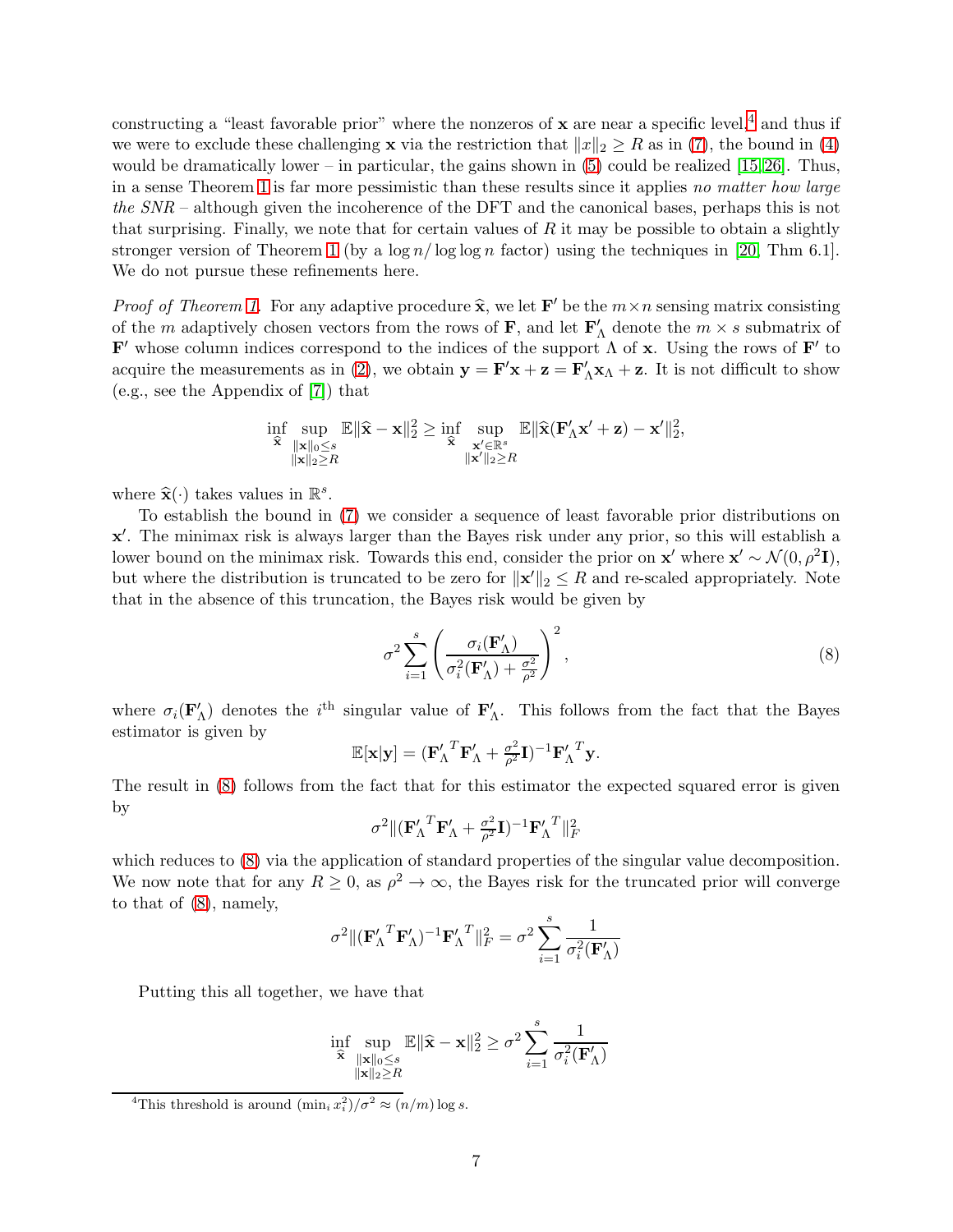$$
\geq \sigma^2 \frac{s^2}{\sum_{i=1}^s \sigma_i^2(\mathbf{F}_{\Lambda}^{\prime})}
$$

$$
= \sigma^2 \frac{s^2}{\|\mathbf{F}_{\Lambda}^{\prime}\|_F^2}
$$

where the second inequality follows from Jensen's inequality. Since  $\|\mathbf{F}_{\Lambda}'\|_F^2 = \frac{sm}{n}$ , this completes the proof.  $\Box$ 

Our next result generalizes this type of lower bound to any ensemble whose submatrices satisfy the RIP with overwhelming probability. This statement is significant because it suggests that in some constrained situations, specifically many commonly studied in compressive sensing, there is little benefit from adaptivity. Formally, we define an RIP ensemble as follows.

**Definition 1.** Let m be fixed. We say that an  $n \times n$  matrix **A** with unit-norm rows is an RIP ensemble *if for any*  $m' \geq m$  *a random*  $m' \times n$  *submatrix* **A**, whose rows are uniformly chosen *without replacement, satisfies*

<span id="page-8-1"></span>
$$
0.5\frac{m'}{n}\|\mathbf{u}\|_{2}^{2} \leq \|\widetilde{\mathbf{A}}\mathbf{u}\|_{2}^{2} \leq 1.5\frac{m'}{n}\|\mathbf{u}\|_{2}^{2},\tag{9}
$$

*for all* s-sparse **u** with probability  $1 - \exp(-cn)$  *(where c* is such that  $\exp(-cn) < 1/2n$ ).

Theorem [2](#page-8-0) makes rigorous the claim that selecting rows intelligently from such a matrix yields no substantial improvement over a nonadaptive scheme.

<span id="page-8-0"></span>Theorem 2. *Under the adaptive measurement model of* [\(2\)](#page-3-2)*, where the* a<sup>i</sup> *are chosen (potentially adaptively and allowing repeated measurements) by selecting rows from an RIP ensemble as defined above, we have that*

$$
\inf_{\widehat{\mathbf{x}}} \sup_{\substack{\|\mathbf{x}\|_0 \le s \\ \|\mathbf{x}\|_2 \ge R}} \mathbb{E} \|\widehat{\mathbf{x}} - \mathbf{x}\|_2^2 \ge \frac{sn}{3m^2} s\sigma^2 \tag{10}
$$

*for any*  $R \geq 0$ *.* 

We note that one usually anticipates m to be on the order of  $s \log n$ , in which case this bound becomes

$$
\mathbb{E}\|\hat{\mathbf{x}}-\mathbf{x}\|_2^2 \ge \frac{sn}{3ms\log n} s\sigma^2 = \frac{n}{3m\log n} s\sigma^2,
$$

which is roughly a factor of  $\log^2 n$  lower than the upper bound in [\(1\)](#page-2-1). This result shows that the recovery error with any adaptive measurements selected from some standard RIP ensemble again falls short of the possible gains shown in [\(3\)](#page-3-1).

We also note here that the bound in Theorem [2](#page-8-0) is worse by a factor of  $m/s$  than Theorem [1.](#page-6-3) However, we believe this is necessary due to the fact that the only assumption we place on  $\bf{A}$  is that [\(9\)](#page-8-1) holds with overwhelming probability; this is a much weaker requirement than insisting on DFT measurements as in Theorem [1.](#page-6-3) As a motivating example, fix some subset  $\Lambda \subset \{1, \ldots, n\}$  of size s. Construct a matrix  $\bf{A}$  by setting it to the DFT basis  $\bf{F}$ , with its first row modified in the following way: on  $\Lambda$ , multiply each entry by a factor of C where  $C^2 = m/8s$  and off of  $\Lambda$  multiply each entry by a factor  $c = \sqrt{(n - sC^2)/(n - s)}$ . This yields a matrix **A** whose rows still have unit norm. In addition, one can show that for this new matrix  $\bf{A}$ , the property [\(9\)](#page-8-1) still holds with the same probability for  $\delta = 5/8$  for any  $(m + 1) \times n$  submatrix **A**. Construct an  $(m + 1) \times n$  matrix A' with the first row of A repeated  $m-s+2$  times (since at least s rows need to be unique). Then one computes that  $\|\mathbf{A}'_{\Lambda}\|_F^2 = \frac{s}{n}$  $\frac{s}{n}(s-1+\frac{m}{8s}(m-s+2)) \gtrsim m^2/n$ . On the other hand, any matrix of the same size adaptively constructed from the DFT basis F has a squared Frobenius norm equal to  $s(m+1)/n$ . Thus we may indeed lose an  $m/s$  factor because of this weakened assumption.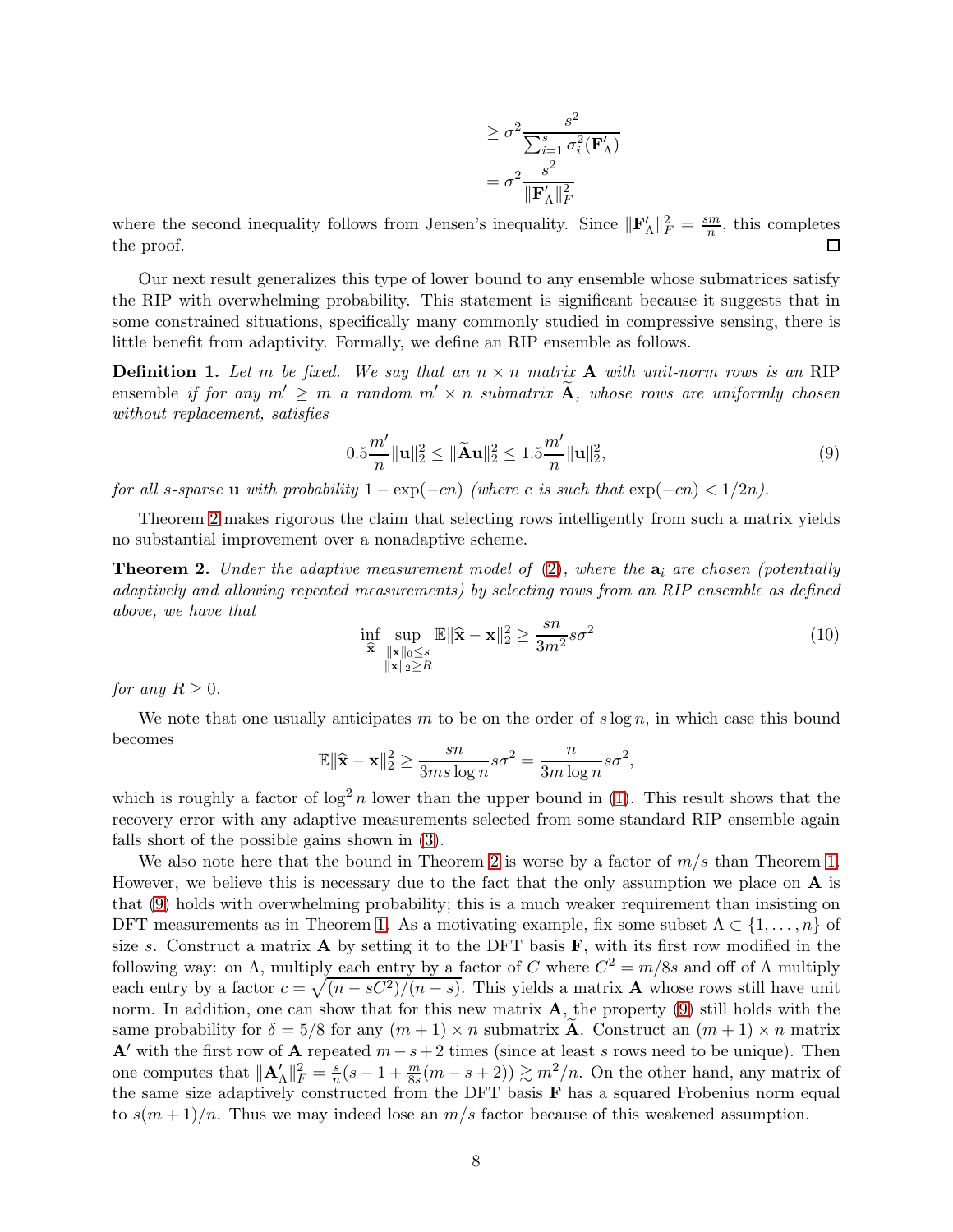*Proof of Theorem [2.](#page-8-0)* Let  $\mathbf{A}'$  be the  $m \times n$  matrix of the adaptively selected rows as in the theorem. Fix a support set  $\Lambda$  of size at most s. Let  $\mathbf{A}'_{\Lambda}$  be the restriction of  $\mathbf{A}'$  to the support set  $\Lambda$ . We will prove the result by showing a bound on the norm of the rows of  $\mathbf{A}'_{\Lambda}$  which we obtain via an argument of contradiction. To that end, let  $\mathbf{a}^{\star}$  be the row of **A** corresponding to the row of  $\mathbf{A}'_{\Lambda}$ with the greatest Euclidean norm. Now consider drawing a random  $(m + 1) \times n$  submatrix **A** of **A** that contains  $\mathbf{a}^*$  as a row. Then one can compute that any such submatrix  $\widetilde{\mathbf{A}}$  satisfies [\(9\)](#page-8-1) (with  $m' = m + 1$ ) with probability at least  $1 - \exp(-cn)n/(m + 1) > 1 - \exp(-cn)n$ . Indeed, one sees formally that

$$
\mathbb{P}(\widetilde{\mathbf{A}} \text{ does not satisfy (9) } | \mathbf{a}^{\star} \text{ is a row of } \widetilde{\mathbf{A}})
$$
\n
$$
= \frac{\mathbb{P}(\widetilde{\mathbf{A}} \text{ does not satisfy (9) and } \mathbf{a}^{\star} \text{ is a row of } \widetilde{\mathbf{A}})}{\mathbb{P}(\mathbf{a}^{\star} \text{ is a row of } \widetilde{\mathbf{A}})}
$$
\n
$$
\leq \frac{\mathbb{P}(\widetilde{\mathbf{A}} \text{ does not satisfy (9))}}{\mathbb{P}(\mathbf{a}^{\star} \text{ is a row of } \widetilde{\mathbf{A}})}
$$
\n
$$
\leq \frac{\exp(-cn)}{(m+1)/n}.
$$

Now let  $\tilde{\mathbf{A}}^c$  be the remainder of the matrix, i.e., all rows of  $\tilde{\mathbf{A}}$  except row  $\mathbf{a}^*$ . Similarly, one computes that any such matrix  $\tilde{A}^c$  satisfies [\(9\)](#page-8-1) (with  $m' = m$ ) with probability at least 1 −  $\exp(-cn)n/(n-m) > 1 - \exp(-cn)n$ . Thus *both* of these matrices satisfy [\(9\)](#page-8-1) with probability at least  $1 - 2\exp(-cn)n > 0$ . For the sake of a contradiction, suppose that  $\|\mathbf{a}_{\Lambda}^{\star}\|_{2}^{2} > 3m/n$ . Observe that the signal  $\mathbf{x} \in \mathbb{R}^n$  where  $\mathbf{x}_\Lambda = \mathbf{a}_\Lambda^*$  and padded with zeros off of the support  $\Lambda$  is an s-sparse signal. Then since both matrices satisfy [\(9\)](#page-8-1), we must have that

$$
\begin{aligned} \|\widetilde{\mathbf{A}}\mathbf{x}\|_2^2 &= \|\widetilde{\mathbf{A}}^c\mathbf{x}\|_2^2 + |\langle \mathbf{a}_\Lambda^\star, \mathbf{x}\rangle|_2^2 \\ &\geq 0.5\frac{m}{n}\|\mathbf{x}\|_2^2 + \|\mathbf{x}\|_2^4 \\ &> \left(0.5\frac{m}{n} + \frac{3m}{n}\right) \|\mathbf{x}\|_2^2 \geq \frac{3.5m}{n}\|\mathbf{x}\|_2^2. \end{aligned}
$$

On the other hand, we must also have that

$$
\|\widetilde{\mathbf{A}}\mathbf{x}\|_2^2 \le 1.5\frac{m+1}{n}\|\mathbf{x}\|_2^2.
$$

Combining these means that  $\frac{3.5m}{n} \leq 1.5 \frac{m+1}{n} \leq \frac{3m}{n}$  $\frac{dm}{n}$ , which is a contradiction. Thus, it must be that  $\|\mathbf{a}_{\Lambda}^{\star}\|_{2}^{2} \leq 3m/n$ . Since  $\mathbf{a}_{\Lambda}^{\star}$  is the largest row of  $\mathbf{A}'_{\Lambda}$ , we then have that

$$
\|\mathbf{A}_{\Lambda}'\|_F^2 \le m \|\mathbf{a}_{\Lambda}^\star\|_2^2 \le \frac{3m^2}{n}.
$$

Following the same argument as in the proof of Theorem [1,](#page-6-3) we thus have that

$$
\inf_{\widehat{\mathbf{x}}} \sup_{\substack{\|\mathbf{x}\|_0 \le s \\ \|\mathbf{x}\|_2 \ge R}} \mathbb{E} \|\widehat{\mathbf{x}} - \mathbf{x}\|_2^2 \ge \frac{s^2}{\|\mathbf{A}_{\Lambda}'\|_F^2} \sigma^2 \ge \frac{sn}{3m^2} s\sigma^2,
$$

which completes the proof.

 $\Box$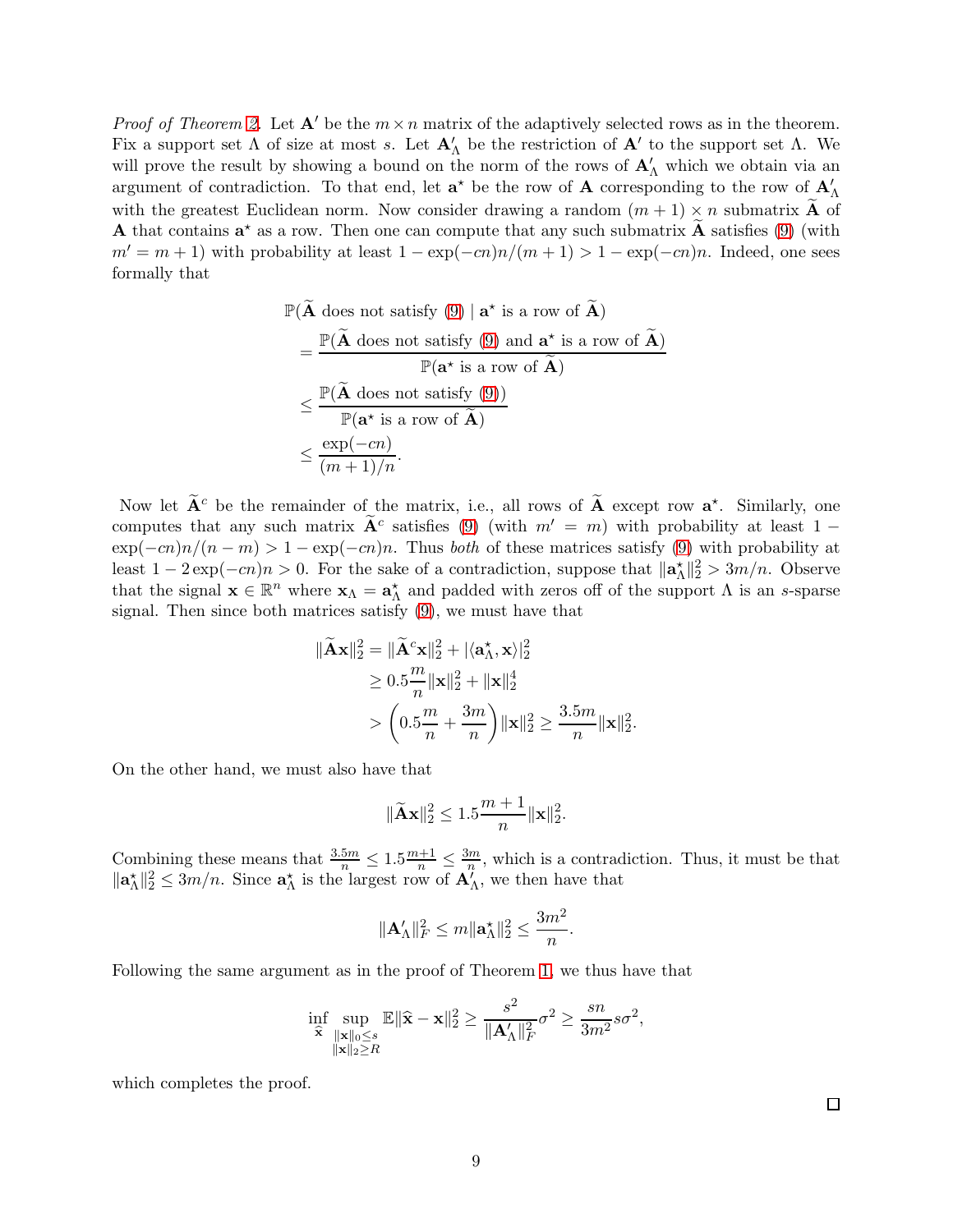## <span id="page-10-0"></span>3 Adaptivity through optimal experimental design

Although there are some settings where constrained adaptive sensing does not offer substantial improvement over the nonadaptive scheme, one can of course ask if there are other settings where notable gains are still possible. In order to address this question, we consider the simplified constrained adaptive sensing problem where we assume the support  $\Lambda$  of the signal  $\mathbf x$  (with respect to the sparsity basis  $\Psi$ ) is known, or some estimate of the support is provided. How would we choose the measurements to best make use of this information, while still respecting that the measurements are constrained to be from the measurement ensemble  $\mathcal{M}$ ?

Let  $\{a_i\}_{i=1}^m$  denote a sequence of length m with elements  $a_i \in \mathcal{M}$  corresponding to the mea-surements of M that are chosen.<sup>[5](#page-10-1)</sup> Then, denote by  $\mathbf{A}'$  the  $m \times n$  matrix (recall  $\mathcal{M} \subset \mathbb{C}^n$ ) whose i<sup>th</sup> row is  $a_i$ . If  $\Lambda = \text{supp}(x)$ , then it can be shown by following the arguments in the proof of Theorem [1](#page-6-3) that the optimal MSE satisfies

$$
\mathbb{E} \|\hat{\mathbf{x}} - \mathbf{x}\|_2^2 = \|(\mathbf{A}' \mathbf{\Psi}_{\Lambda})^\dagger\|_F^2 \sigma^2
$$
  
= tr  $\left( ((\mathbf{A}' \mathbf{\Psi}_{\Lambda})^* \mathbf{A}' \mathbf{\Psi}_{\Lambda})^{-1} \right) \sigma^2$ , (11)

<span id="page-10-2"></span>where  $(\mathbf{A}'\mathbf{\Psi}_{\Lambda})^{\dagger}$  denotes the Moore-Penrose pseudoinverse of  $\mathbf{A}'\mathbf{\Psi}_{\Lambda}$ ,  $\sigma^2$  is the variance of the noise term as in [\(2\)](#page-3-2),  $\Psi_{\Lambda}$  is the submatrix of  $\Psi$  restricted to the columns indexed by  $\Lambda$ , and  $\mathbf{A}'\Psi_{\Lambda}$  is assumed to have full (column) rank. Our goal is to find a length- $m$  measurement sequence  $\{a_i\}_{i=1}^m$ that minimizes [\(11\)](#page-10-2), which is equivalent to solving

<span id="page-10-3"></span>
$$
\{\widehat{\mathbf{a}}_i\}_{i=1}^m = \operatorname*{argmin}_{\{\{\mathbf{a}_i\}_{i=1}^m | \mathbf{a}_i \in \mathcal{M}\}} \operatorname{tr}\left( ((\mathbf{A}'\mathbf{\Psi}_{\Lambda})^* \mathbf{A}' \mathbf{\Psi}_{\Lambda})^{-1} \right),\tag{12}
$$

where  $\mathbf{A}' = \mathbf{A}'(\{\mathbf{a}_i\}_{i=1}^m)$  is constructed as described above. Note that an essentially equivalent way to state [\(12\)](#page-10-3) (up to a permutation of the measurements) is via the discrete optimization problem

$$
\widehat{\mathbf{S}} = \underset{\text{diagonal matrices } \mathbf{S} \succeq 0}{\text{argmin}} \text{tr} \left( ((\mathbf{A} \boldsymbol{\Psi}_{\Lambda})^* \mathbf{S} \mathbf{A} \boldsymbol{\Psi}_{\Lambda})^{-1} \right)
$$
\n
$$
s_{ii} \in \mathbb{Z}^+ \tag{13}
$$
\n
$$
\text{subject to } \text{tr}(\mathbf{S}) \le m,
$$

<span id="page-10-4"></span>where **A** is the  $|M| \times n$  matrix containing all possible measurement vectors from M and  $s_{ii} \in \mathbb{Z}^+$ forces each diagonal entry of **S** to be a non-negative integer (reflecting the multiplicity of each  $a_i$ ). Both [\(12\)](#page-10-3) and [\(13\)](#page-10-4) reflect the optimization problem that we would ideally like to solve. Unfortunately they are computationally demanding discrete optimization problems; hence, we instead consider the relaxation of [\(13\)](#page-10-4)

$$
\hat{\mathbf{S}} = \underset{\text{diagonal matrices } \mathbf{S} \succeq 0}{\text{argmin}} \text{tr} \left( ((\mathbf{A} \boldsymbol{\Psi}_{\Lambda})^* \mathbf{S} \mathbf{A} \boldsymbol{\Psi}_{\Lambda})^{-1} \right) \n\text{subject to } \text{tr}(\mathbf{S}) \le m,
$$
\n(14)

<span id="page-10-5"></span>where the constraint tr(S)  $\leq m$  ensures that the resulting "weighted" sensing matrix  $\sqrt{S}A$  satisfies the "sensing energy" constraint  $\|\sqrt{SA}\|_F^2 \leq m$  when the rows of **A** are normalized. Note that

<span id="page-10-1"></span><sup>&</sup>lt;sup>5</sup>We use a *sequence* of elements from  $\{1,\ldots,\vert\mathcal{M}\vert\}$  rather than a *subset* to emphasize that the m measurements from  $M$  need not be distinct. Note that in the general adaptive setting the *order* of the measurements is also important; however, in the context of this section there is only one batch of adaptive measurements and thus the order within this batch has no impact.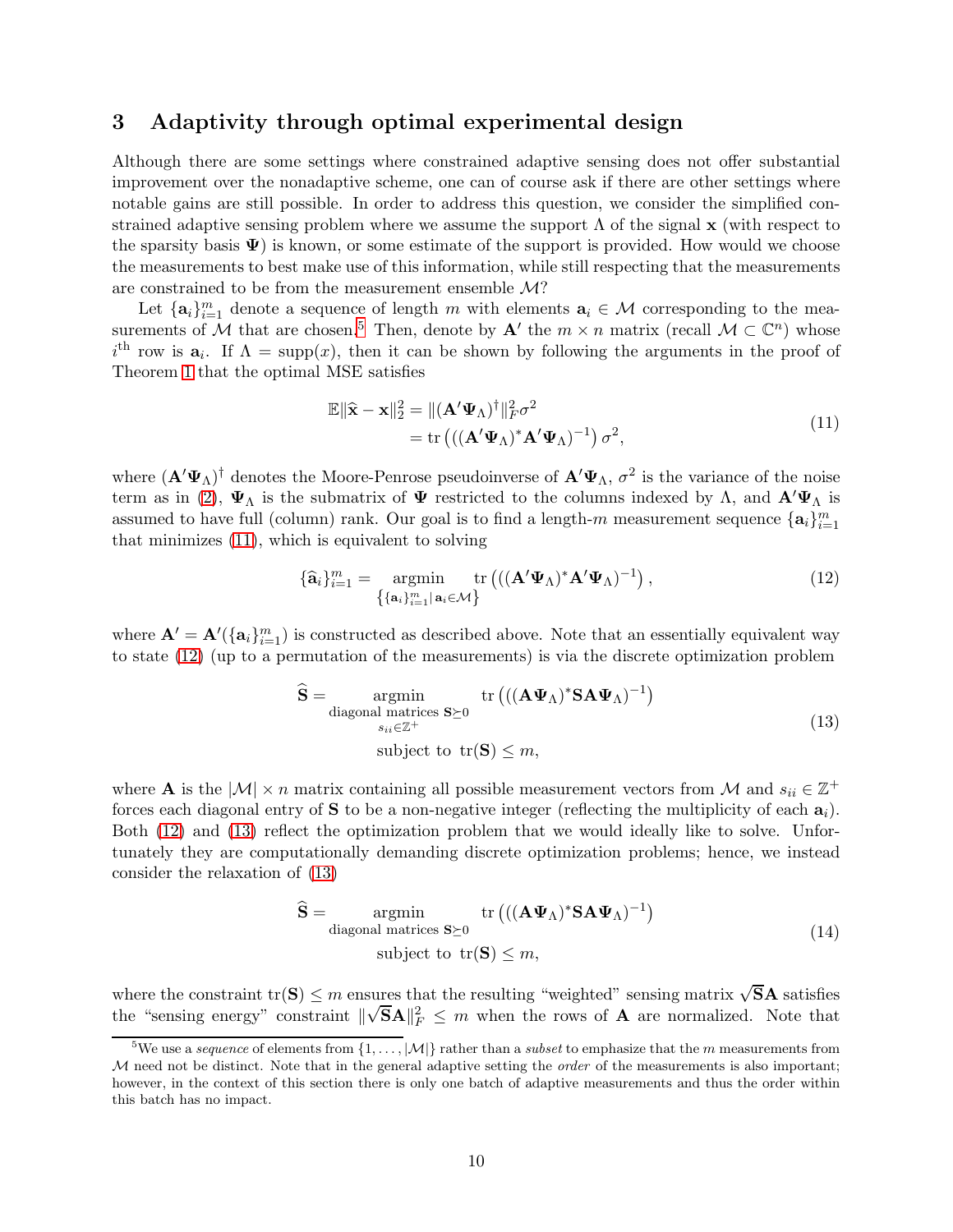this is equivalent to the continuous design for the A-optimality criterion studied in the optimal experimental design literature [\[32\]](#page-23-5).

Fortunately,  $(14)$  is a convex problem [\[5\]](#page-21-2) and can be efficiently solved by a number of methods. Whereas the problem in [\(12\)](#page-10-3) would tell us which measurements and how many of each to use from  $M$ , [\(14\)](#page-10-5) instead tells us, through the diagonal matrix  $\hat{S}$  of weights, "how much" of each measurement to use. We simply weight each  $a_i$  by  $\sqrt{\hat{s}_{ii}}$ , where  $\hat{s}_{ii}$  denotes the  $i^{\text{th}}$  element on the diagonal of  $S$ .

If, on the other hand, we use the measurement model where we must choose m unweighted measurements from  $M$ , the practical use of  $\hat{\mathbf{S}}$  from [\(14\)](#page-10-5) is less obvious. We experimented with several different (though likely sub-optimal) approaches to using the weights in  $S$ , and the following method empirically seemed to produce the best results. In this work, we use a simple sampling scheme to obtain a discrete design. Specifically, we draw exactly  $m$  measurements, with replacement, according to the probability mass function

<span id="page-11-1"></span>
$$
p_i = \frac{\widehat{s}_{ii}}{m}.\tag{15}
$$

We guarantee that the resulting matrix  $A'$  is at least rank s by rejecting any construction for which this constraint is not satisfied. These  $m$  measurements then form the rows of the sensing matrix  ${\bf A}'$ .

### <span id="page-11-0"></span>4 Case study: Fourier measurements of Wavelet sparse signals

The results of Section [2](#page-6-0) demonstrate that adaptive sensing cannot offer substantial improvements over nonadaptive sensing for certain classes of measurement ensembles when the signal is sparse in the canonical basis. We next explore the case when  $\Psi$  is instead a wavelet basis and we acquire DFT measurements (this is indeed the setting of Figure [1,](#page-5-0) which suggests dramatic potential improvements from constrained adaptive sensing). This setting serves as a somewhat idealized model for a number of applications in tomography and other medical imaging since physical limitations would entail that we can only acquire DFT measurements, and realistic images are generally sparse with respect to wavelet bases [\[14\]](#page-22-14). In this setting we might receive one DFT measurement at a time, and from those, we can (potentially in real time) request the next DFT coefficient to be measured.

For our first two sets of experiments, we will assume the sparsity basis  $\Psi$  is the Haar wavelet basis. We will denote the  $n \times n$  discrete Haar wavelet transform by H, with entries  $h_{ik}$  for  $j, k =$  $0, 1, \ldots, n-1$  and n is assumed to be some power of 2. When  $j = 0$ , we have

<span id="page-11-2"></span>
$$
h_{0k} = \frac{1}{\sqrt{n}}.\tag{16}
$$

For indices  $j > 0$ , we write  $j = 2^p + q - 1$ , where  $p = \lfloor \log_2 j \rfloor$  and q are nonnegative integers, and define

<span id="page-11-3"></span>
$$
h_{jk} = \frac{1}{\sqrt{n}} \begin{cases} 2^{p/2} & \frac{(q-1)n}{2^p} \le k < \frac{(q-0.5)n}{2^p} \\ -2^{p/2} & \frac{(q-0.5)n}{2^p} \le k < \frac{qn}{2^p} \\ 0 & \text{otherwise.} \end{cases} \tag{17}
$$

Since, however, the Haar wavelet basis **H** is a sparsifying transformation, for a signal (or image)  $\mathbf x$ we have that  $\mathbf{H}\mathbf{x} = \boldsymbol{\alpha}$ , with  $\|\boldsymbol{\alpha}\|_0 \leq s$ . This means  $\mathbf{x} = \mathbf{H}^*\boldsymbol{\alpha}$ , where  $\mathbf{H}^*$  denotes the adjoint of  $\mathbf{H}$ , for which  $\mathbf{H}^* = \mathbf{H}^{-1}$  since **H** is unitary.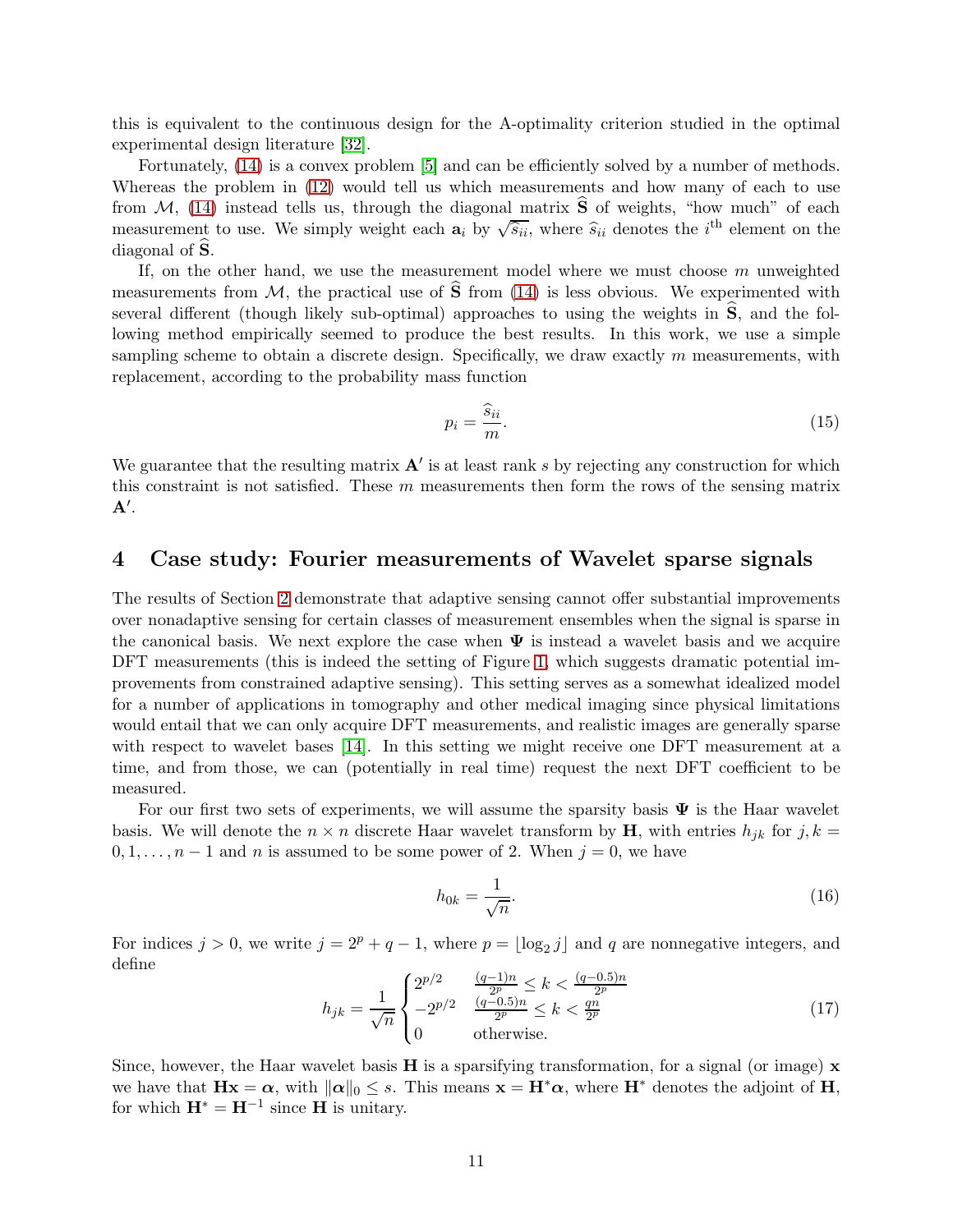

<span id="page-12-1"></span>Figure 2: (Large measurement regime) The median squared error versus the number of measurements m when the nonzero locations of  $\alpha$  are selected on a sparse tree (left) or uniformly at random (right). The nonadaptive (red) and adaptive (blue) recovery is shown when either VDS or uniform sampling is used for the nonadaptive measurements, and CoSaMP (top) or  $\ell_1$ -minimization (bottom) is used; the oracle adaptive (black) recovery is also included for comparison.

With this notation in hand and recalling that **F** is the  $n \times n$  DFT, [\(11\)](#page-10-2) becomes

<span id="page-12-2"></span>
$$
\mathbb{E}\|\hat{\mathbf{x}} - \mathbf{x}\|_2^2 = \|(\mathbf{F}'\mathbf{H}_{\Lambda}^*)^{\dagger}\|_F^2 \sigma^2, \tag{18}
$$

where  $\mathbf{F}'$  is the  $m \times n$  sensing matrix consisting of the m adaptively chosen vectors from  $\mathbf{F}$  and  $\mathbf{H}_{\Lambda}^*$ is the  $n \times s$  submatrix of  $\mathbf{H}^*$  restricted to the columns indexed by  $\Lambda = \text{supp}(\mathbf{\alpha}) = \text{supp}(\mathbf{H}\mathbf{x})$ . Thus, we see that the optimal MSE depends on the correlations of the DFT and Haar basis elements. In a similar manner, in our last experiment, where the signal is an MRI image, we will assume the sparsity basis  $\Psi$  is the Daubechies wavelet with 3 vanishing moments (D6).

We now present a suite of numerical simulations in these settings that employ the relaxation [\(14\)](#page-10-5) followed by the sampling scheme described in Section [3](#page-10-0) to select a sequence of  $m$  DFT measurement vectors. We then follow with a short analysis for the simple case of 1-sparse signals.

#### <span id="page-12-0"></span>4.1 Simulations

Here we present a practical implementation of adaptive sensing obtained via the relaxation [\(14\)](#page-10-5) which we then compare with the results of traditional nonadaptive sensing. To implement [\(14\)](#page-10-5), we use the Templates for First-Order Conic Solvers (TFOCS) software package [\[3,](#page-21-3) [4\]](#page-21-4).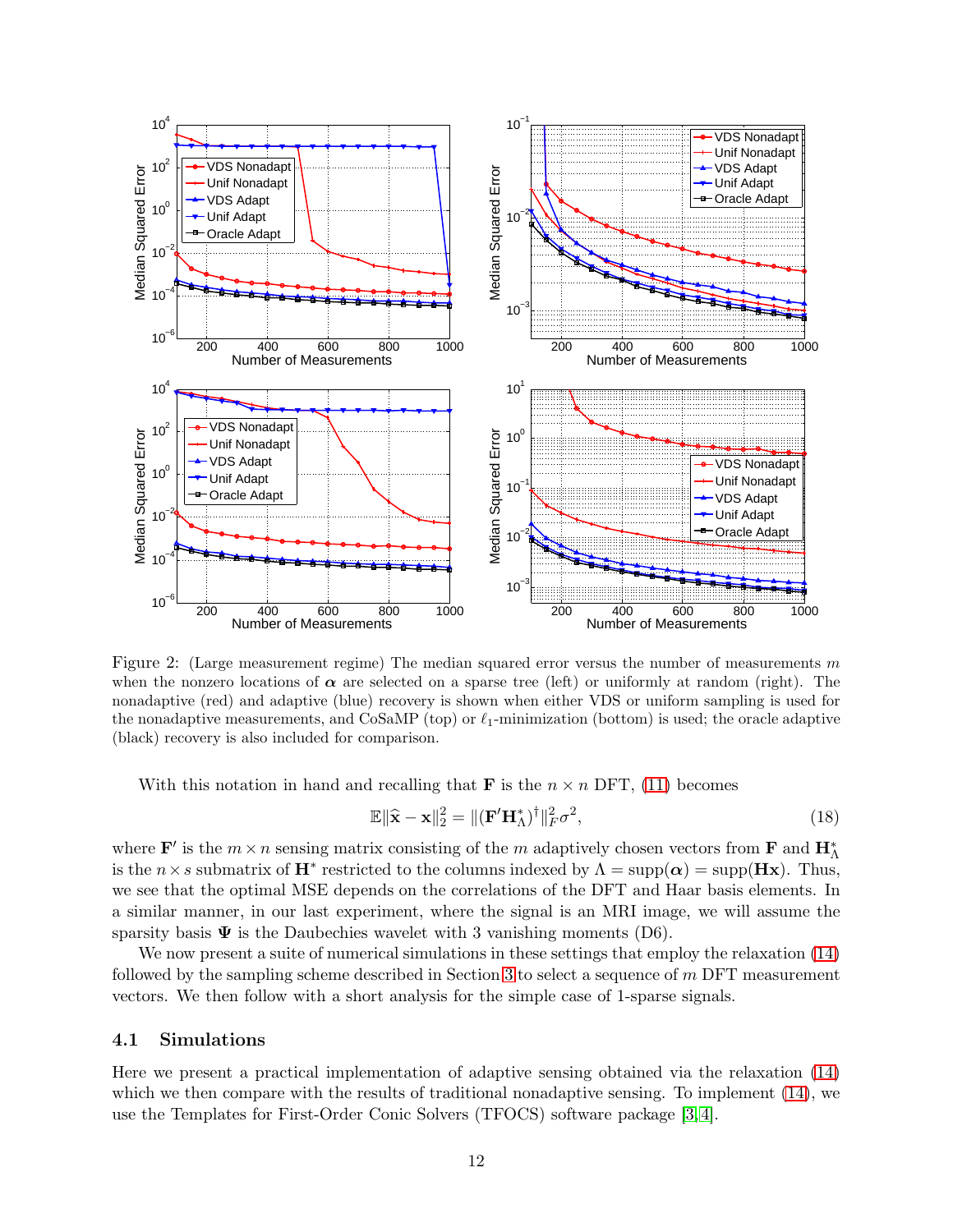

<span id="page-13-3"></span>Figure 3: (Small measurement regime) The median squared error versus the number of measurements m when the nonzero locations of  $\alpha$  are selected on a sparse tree (left) or uniformly at random (right). The nonadaptive (red) and adaptive (blue) recovery is shown when either VDS or uniform sampling is used for the nonadaptive measurements, and CoSaMP is used; the oracle adaptive (black) recovery is also included for comparison.

For our first two sets of experiments, we set  $\mathcal M$  to be the ensemble of n measurements from the  $n \times n$  DFT matrix **F**. We define **x** to be a 10-sparse signal in the Haar wavelet basis (i.e.,  $\Psi = H^*$ ) with the values on the support of  $\alpha$  distributed i.i.d as  $\mathcal{N}(\sqrt{n},1)$  and the measurement noise z is distributed as i.i.d.  $\mathcal{N}(0, 10^{-4})$ .<sup>[6](#page-13-0)</sup> Unless otherwise stated, the signal is of dimension  $n = 1024$ . We consider signals whose support is chosen uniformly at random, and also those whose support obeys a tree structure. Briefly, in the latter case the support is organized on a binary tree, plus an extra node at the top. The first scaling (or lowest frequency) coefficient has just one child; the second and further wavelet coefficients have two children each. This model is characteristic of natural images which tend to have inter-scale correlations (see [\[13,](#page-22-15) [19\]](#page-22-16) for similar wavelet-tree constructions). An s-sparse support is filled by choosing the first scaling location, and then in each of the  $s - 1$  remaining rounds, choosing one node randomly among the unfilled nodes which currently have a chosen parent.

Nonadaptive sensing. Due to the lack of incoherence between the DFT and Haar bases, it has been observed (and recently theoretically shown [\[24,](#page-23-6) [25\]](#page-23-7)) that so-called *Variable-Density Sampling* (VDS) is often preferable to standard uniform random selection of DFT measurements. In VDS[7](#page-13-1) , sampling can be concentrated on the lower frequencies, producing superior recovery results. We test recovery using either  $\ell_1$ -minimization [\[9,](#page-22-17) [35,](#page-23-8) [36\]](#page-23-9) or the greedy pursuit CoSaMP [\[27\]](#page-23-4).

**Adaptive sensing.** In the more realistic setting, we employ a simple strategy which uses  $m/2$ nonadaptive measurements (using either VDS or uniform sampling) to construct an estimate of  $Λ$ . This is done by executing either  $\ell_1$ -minimization (followed by thresholding) or CoSaMP. We then solve the relaxation [\(14\)](#page-10-5) using this estimated support, and the remaining  $m/2$  measurements are selected adaptively<sup>[8](#page-13-2)</sup> using the distribution given by [\(15\)](#page-11-1). To recover the signal, either  $\ell_1$ -

 $6$ We have found the adaptive procedure to be robust to the noise level, and compare similarly to the corresponding nonadaptive procedure even for larger noise levels.

<span id="page-13-1"></span><span id="page-13-0"></span><sup>7</sup>Following the experiments in [\[25\]](#page-23-7), we also do not apply any preconditioning to the sensing matrix.

<span id="page-13-2"></span><sup>&</sup>lt;sup>8</sup>Note that these  $m/2$  adaptively selected measurements are only adapted to the first  $m/2$  measurements, but are nonadaptive with respect to each other. That is, only one instance of adaptive measurement selection is being performed. Although in a different context, a similar two-stage approach is also taken in [\[12\]](#page-22-9).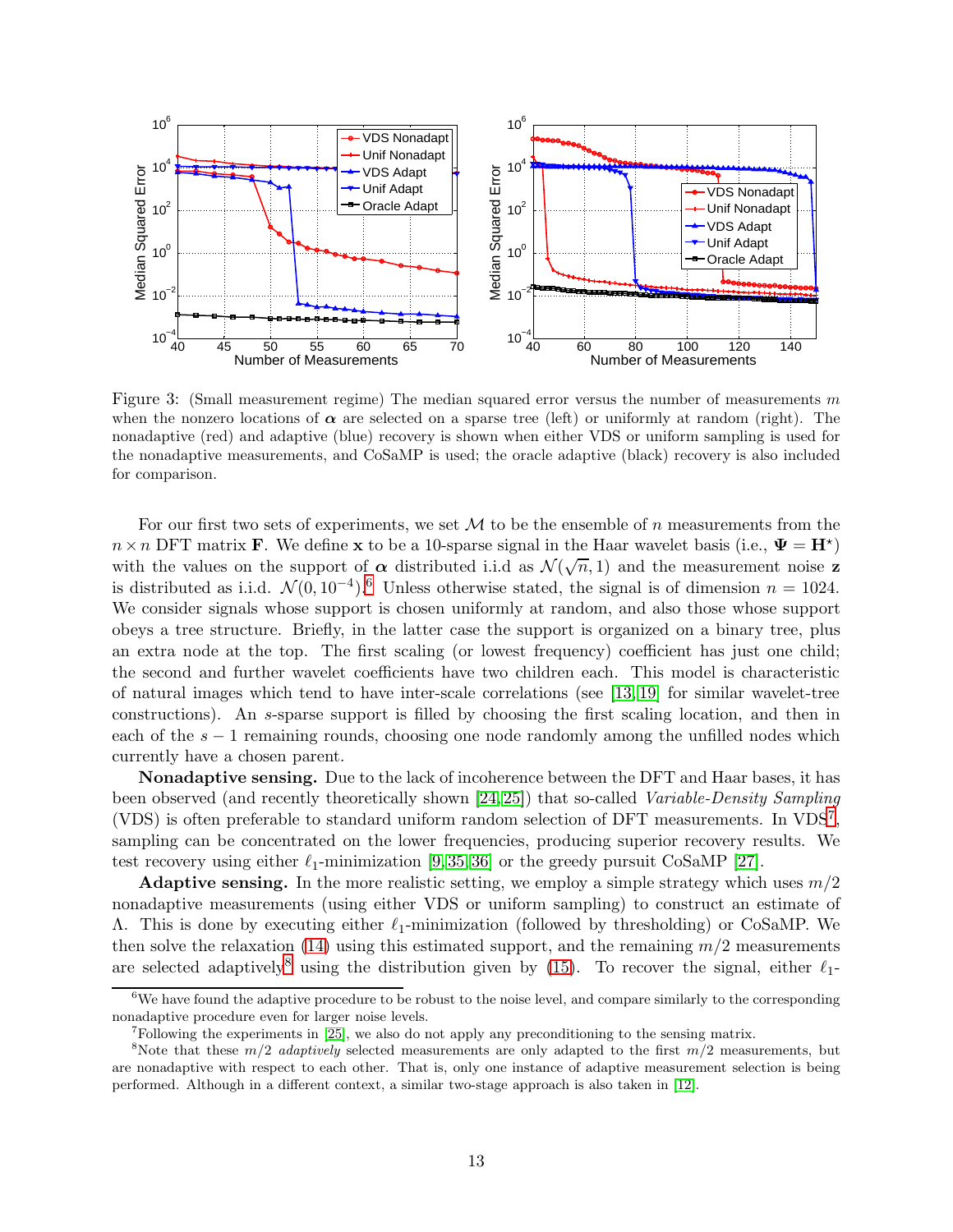

<span id="page-14-1"></span>Figure 4: The ratio (green) of the nonadaptive median squared recovery error to the adaptive median squared recovery error versus the signal dimension n when the support locations of  $\alpha$  are selected on a sparse tree (left) or uniformly at random (right). The ratio is shown when either VDS or uniform sampling is used for the nonadaptive measurements, and  $\text{CoSaMP}$  (solid line) or  $\ell_1$ -minimization (dashed line) is used. The curves for log n (solid magenta) and  $n/s$  (dashed magenta) are included for comparison.

minimization or CoSaMP is again used to obtain an updated estimate  $\hat{\Lambda}$  using all m measurements.<sup>[9](#page-14-0)</sup> The final signal coefficient estimate is calculated as  $\hat{\alpha}_{\hat{\Lambda}} = (\mathbf{F}' \mathbf{H}_{\hat{\Lambda}}^*)^{\dagger} \mathbf{y}$ , where y is the *m*-dimensional vector of measurements, **F'** is the  $m \times n$  vector of DFT measurements selected, and  $\mathbf{H}_{\hat{\Lambda}}^*$  is the  $n \times 10$  submatrix of  $\mathbf{H}^*$  restricted to the columns indexed by  $\hat{\Lambda}$ . One could alternatively use the signal estimate returned directly from the recovery algorithm, which we have observed to perform similarly to (or only slightly worse than) our implemented method.

Oracle adaptive sensing. For sake of comparison, we also consider the case where the true support  $\Lambda$  of the signal is known a priori, and the measurements are selected as in the adaptive sensing case using this  $\Lambda$ . Recovery is then performed simply by applying the pseudoinverse:  $\widehat{\boldsymbol{\alpha}}_{\Lambda} = (\mathbf{F}'\mathbf{H}_{\Lambda}^{*})^{\dagger}\mathbf{y}.$ 

Figure [2](#page-12-1) compares recovery results over 1000 trials for nonadaptive, adaptive, and oracle adaptive sensing versus the number of measurements  $m$ , where  $m$  ranges between 100 and 1000. We see that when the signal is supported on a tree, uniform sampling performs poorly for both nonadaptive and adaptive sensing, as might be expected. The performance of the uniform sampling methods can be understood via the empirical observation that in this case we require roughly 500 measurements before we can reliably estimate the support. When using the CoSaMP algorithm, the sudden improvement at  $m \approx 500$  for uniform nonadaptive and at  $m \approx 1000$  for uniform adaptive (which uses  $m \approx 500$  measurements for support identification) corresponds to the threshold where more than half of the trials resulted in a correct support recovery. In contrast, sampling with VDS offers dramatic improvements for both nonadaptive and adaptive sensing with either reconstruction algorithm, with adaptive sensing performing almost as well as the oracle. In this case, VDS is already capturing much of the potential improvement offered by adaptivity because the energy of the signal is heavily biased towards the lower frequencies, although adaptivity still results in somewhat improved performance. In contrast to the tree-sparse case, when the signal support is selected randomly, uniform nonadaptive sampling actually performs better than VDS, whereas adaptive sensing performs similarly regardless of the type of nonadaptive measurements taken. Thus if one

<span id="page-14-0"></span> $9^9$ Using dependent measurements is of course not justified theoretically, but we found unsurprisingly that using all m measurements gave better empirical results.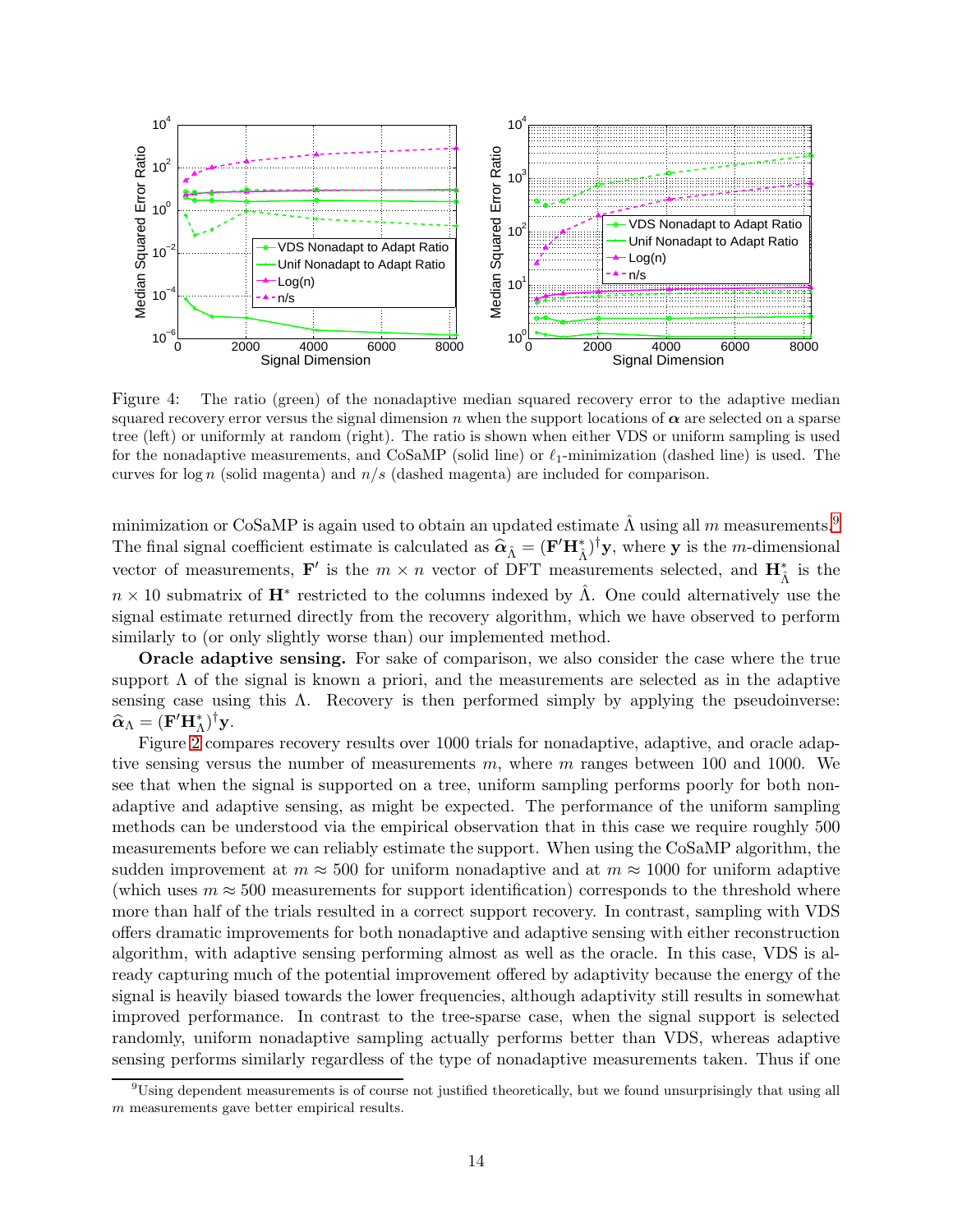is not sure of the signal structure in general, adaptive sensing can offer improvements in either case. This flexibility represents one of the main advantages of adaptive sensing.

Figure [3](#page-13-3) studies the same setting as Figure [2](#page-12-1) when using CoSaMP for recovery, but focuses on the small measurement regime. These results illustrate that there are regions, however narrow, where the nonadaptive method can succeed while the adaptive method fails. This is expected due to the nature of the adaptive scheme, where only  $m/2$  measurements are utilized to identify a support estimate. At some point, the support can be sufficiently estimated with m, but not  $m/2$ , measurements. For tree-sparse signals, nonadaptive sensing with VDS measurements outperforms adaptive sensing with VDS nonadaptive measurements when  $m \approx 50$ . For uniformly sparse signals, we see this behavior even more clearly for both VDS and uniform sampling.

The results of our second simulation are shown in Figure [4,](#page-14-1) where we compare the ratio of nonadaptive to adaptive sensing recovery over 200 trials against the dimension  $n$  of the signal x; the number of measurements used is always  $m = 0.6n$  (rounding when necessary). We note that since the norms of  $\alpha$  and z both scale with n, the SNR remains roughly the same for all signal dimensions  $n$ . We observe similar results as Figure [2,](#page-12-1) demonstrating the behavior holds as a function of dimension.

In our last experiment, we evaluate our adaptive approach on real images. This scenario differs from previous experiments in two key aspects. First, the signal of interest is a two-dimensional (2D) image, not a one-dimensional vector, and thus we use 2D DFT measurements and a 2D discrete wavelet transform as the sparsity basis. Second, the image is not exactly sparse in any wavelet basis. Hence, when estimating the sparse support we introduce an additional (non-Gaussian) source of error, the contribution of the off-support wavelet coefficients. We note that the choice of the parameter s, which we have not attempted to optimize, can have an impact on signal reconstruction.

The image we use, brain.mat<sup>[10](#page-15-0)</sup>, is rescaled to be  $64 \times 64$ , and is shown in Figure [5.](#page-16-0) We use the Daubechies wavelet with 3 vanishing moments (D6) in a full 2D decomposition (i.e.,  $\log_2 64 = 6$ levels). We set the parameter  $s = 1000$ , which we again note was not tuned nor optimized. Additionally, we introduce white Gaussian noise at the level of  $\sigma = 0.01$  to each measurement.

The experiment proceeds as follows: in the nonadaptive case, m measurements are taken according to VDS. The set of recovered wavelet coefficients are obtained using  $\ell_1$ -minimization and the image is reconstructed using the inverse wavelet transform. Note that the output of  $\ell_1$ -minimization is not necessarily exactly s-sparse. The assumed sparsity s guides our choice of the  $\ell_2$  error term constraint, but we did no thresholding afterwards. We evaluate performance by the median peak signal-to-noise ratio (PSNR) in dB over 50 trials.

In the adaptive case,  $m/2$  VDS measurements are taken as in the previous nonadaptive case. Then, via the  $\ell_1$ -minimization reconstruction, we determine the estimated top s wavelet coefficients in each of 50 trials. We choose the trial with accuracy (in terms of the number of correctly identified top s wavelet coefficients) closest to the median accuracy. Utilizing the size s support estimate identified, we solve the relaxation [\(14\)](#page-10-5) and select the remaining  $m/2$  measurements adaptively. Finally, we recover the signal via  $\ell_1$ -minimization, and, as before, reconstruct the final wavelet coefficients using the pseudoinverse. Again, we evaluate performance by the median PSNR over 50 trials of the adaptive measurement selection.

The adaptive and nonadaptive recovered images of the single trial with the closest to median PSNR performance using a total of  $m = 3000$  measurements are given in Figure [5.](#page-16-0) Notice that the PSNR of the adaptive strategy is 28.02 dB, which exceeds the PSNR of 25.03 dB of the nonadaptive strategy. Visually, the adaptive strategy more closely resembles the original image. The median PSNR as the number of measurements is varied is shown in Figure [6.](#page-17-0) The plot shows that as the

<span id="page-15-0"></span><sup>10</sup>Obtained from <http://www.eecs.berkeley.edu/~mlustig/CS.html>.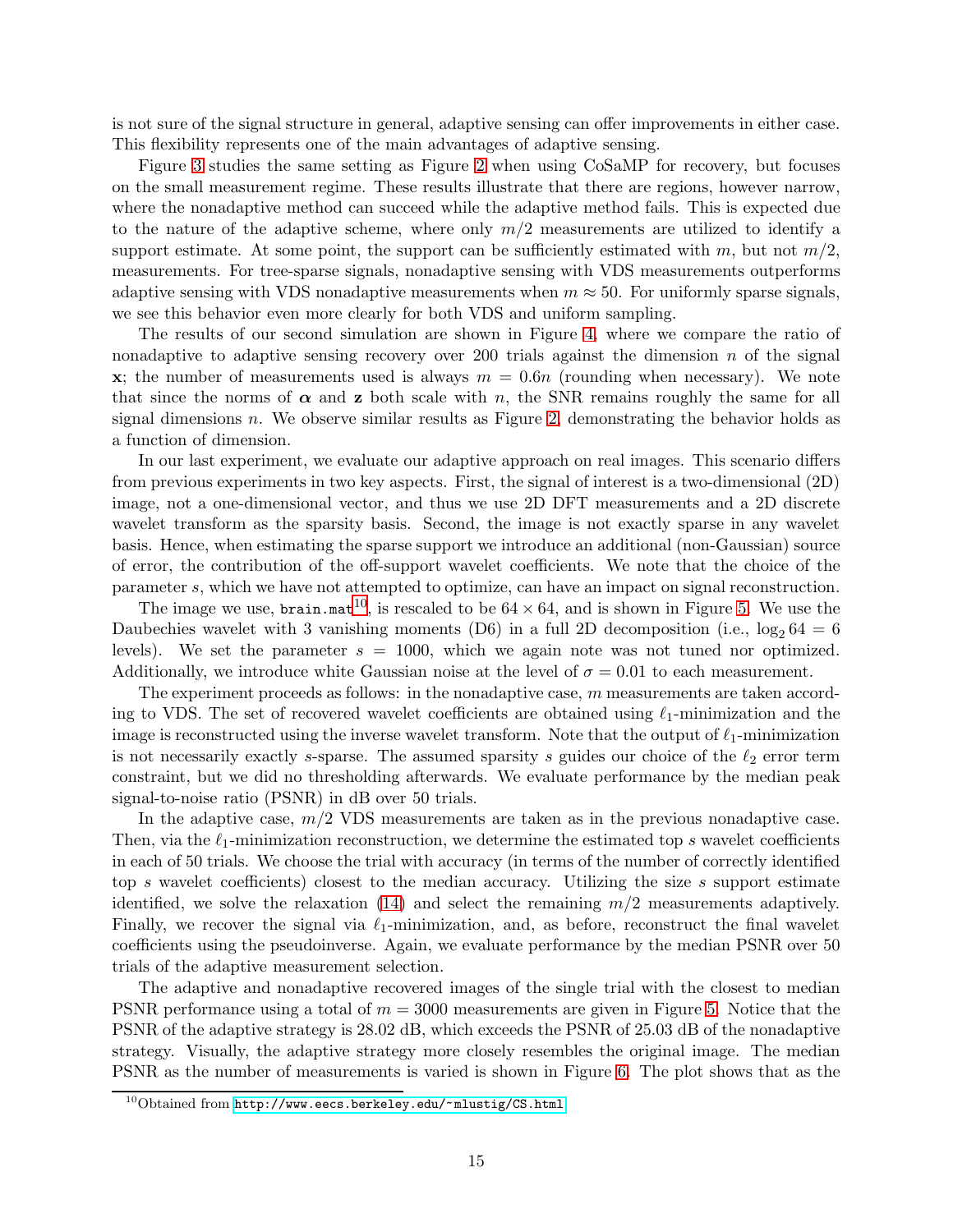

Original



<span id="page-16-0"></span>Figure 5: (Top) The  $64 \times 64$  brain.mat image used in our medical imaging experiments. Reconstructed images with the closest to median PSNR among the 50 trials of nonadaptive (bottom left) and adaptive (bottom right) sensing with  $m = 3000$  measurements.

number of measurements reaches a certain level (roughly above 2000 measurements), the two-stage adaptive approach begins to exceed the method which is purely nonadaptive. Hence, as long as enough nonadaptive measurements are taken to obtain a sufficient support estimate, the adaptive procedure can improve image reconstruction quality.

We note that adaptive approaches to medical imaging have also been studied using an alternative Bayesian model for sampling optimization [\[28,](#page-23-10) [33,](#page-23-11) [34\]](#page-23-12). The work [\[33\]](#page-23-11) studies the optimization of sequential sampling over stacks of neighboring image slices. In future work, it would be interesting to extend our proposed adaptive sampling scheme to this setting. Our method, however, is a framework for general adaptive sensing, not tuned specifically for medical imaging.

#### 4.2 Analysis of the 1-sparse case

We now provide some analytical justification explaining why adaptive sensing can achieve a lower MSE than nonadaptive sensing for the Haar wavelet basis with DFT measurements, but show that the largest gains are realized for a small fraction of the possible signal support sets. We consider the simple case when  $s = 1$  and the support is eventually known (either by oracle or by utilizing some method for estimation, as in the above experiments), and use this toy problem as motivational justification for the general setting. If we denote the s singular values of  $\mathbf{F}'\mathbf{H}_{\Lambda}^*$  by  $\sigma_1 \geq \sigma_2 \geq \cdots \geq \sigma_s > 0$ , then in general we want to minimize

<span id="page-16-1"></span>
$$
\|(\mathbf{F}'\mathbf{H}_{\Lambda}^*)^{\dagger}\|_F^2 = \sum_{i=1}^s \frac{1}{\sigma_i^2}.\tag{19}
$$

When  $s = 1$ , [\(19\)](#page-16-1) becomes  $\Vert (\mathbf{F}'\mathbf{H}_{\Lambda}^*)^{\dagger} \Vert_F^2 = \frac{1}{\sigma_1^2}$  $\frac{1}{\sigma_1^2}$ . However, minimizing this quantity is the same as maximizing  $\|\mathbf{F}'\mathbf{H}_{\Lambda}^*\|_F^2 = \sigma_1^2$ . It is easy to see that  $\|\mathbf{F}'\mathbf{H}_{\Lambda}^*\|_F^2$  is maximized when a measurement of **F** that is most correlated with  $\mathbf{H}_{\Lambda}^{*}$  is chosen for every measurement in  $\mathbf{F}'$ . That is, if such a row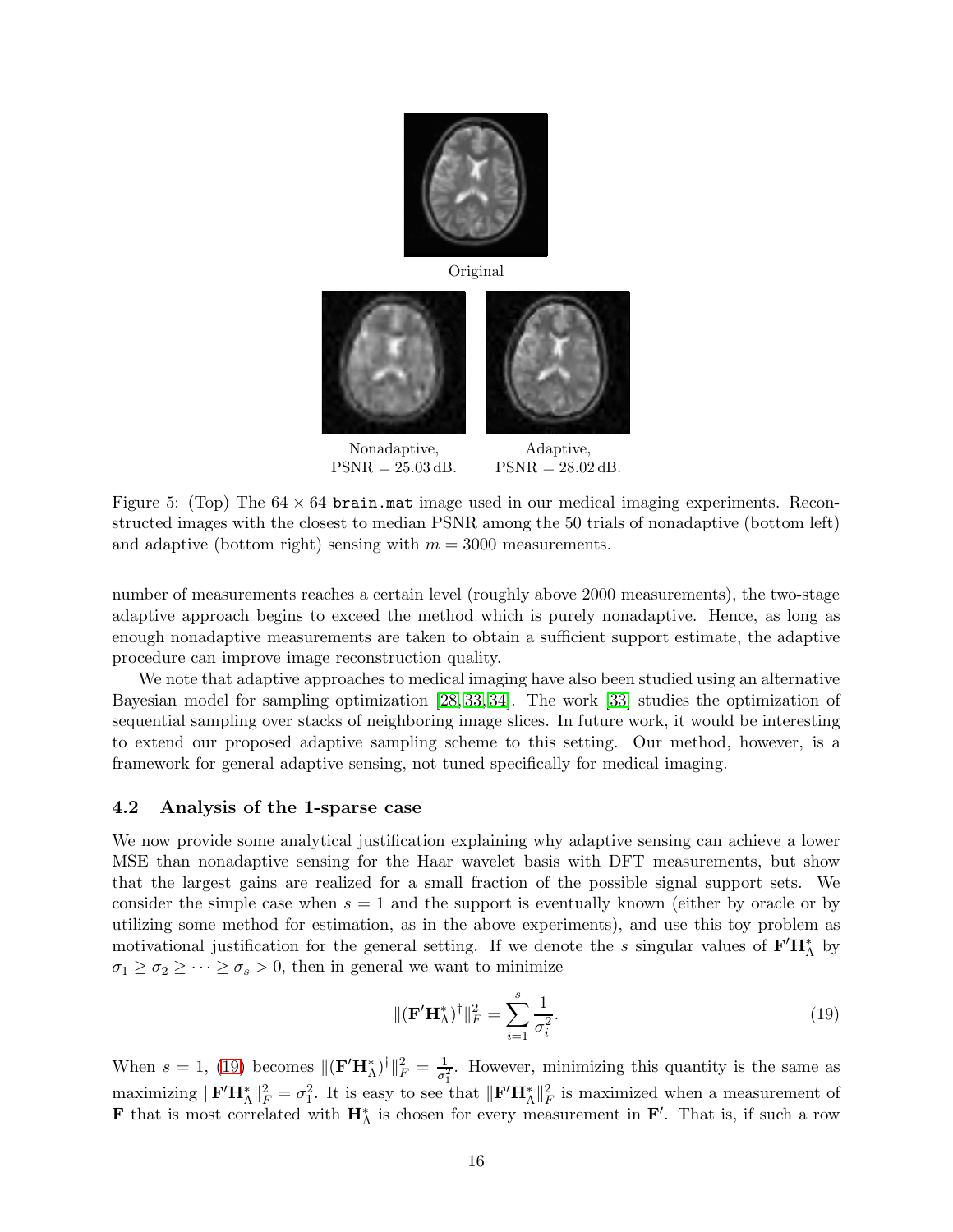

<span id="page-17-0"></span>Figure 6: The median PSNR versus the number of measurements  $m$  over 50 trials of nonadaptive and adaptive sensing of the  $64 \times 64$  brain.mat image.

can be identified, the best way to sense 1-sparse signals adaptively once the support is known is to simply repeat that measurement until the number of allotted measurements has been reached. Note that  $\mathbf{F}'\mathbf{H}_{\Lambda}^*$  is  $m \times 1$  in this case, and is still full rank when selecting the measurements in this way; thus, the theory leading to [\(18\)](#page-12-2) still holds. In this setting, we can determine explicitly what the MSE looks like, and provide bounds on the MSE that depend on the support location of the 1-sparse signal. The result assuming a known support is provided in Theorem [3.](#page-17-1) The result in the more realistic context of adaptive sensing, where the first half of the measurements are selected nonadaptively, immediately follows and is provided in Corollary [1.](#page-20-1)

<span id="page-17-1"></span>**Theorem 3.** Denote by  $x = H^*\alpha$  the signal of interest, and suppose x becomes 1-sparse after *applying the Haar wavelet transformation* **H** *(that is,*  $\mathbf{H}\mathbf{x} = \boldsymbol{\alpha}$  *and*  $\|\boldsymbol{\alpha}\|_0 = 1$ *). Let*  $\text{supp}(\boldsymbol{\alpha}) = \Lambda$ *, and suppose the support* Λ *is completely known. Suppose we measure repeatedly with a particular measurement from the*  $n \times n$  *DFT* **F** *defined in* [\(6\)](#page-6-1); *denote this measurement by*  $f_j$ , *where*  $j \in$  ${0, 1, \ldots, n-1}$  *is some row index. Then, our observations are of the form* 

<span id="page-17-4"></span>
$$
y_i = \langle \mathbf{f}_j, \mathbf{H}_{\Lambda}^* \boldsymbol{\alpha}_{\Lambda} \rangle + z_i, \tag{20}
$$

 $for i = 1, \ldots, m$ , where the noise  $z_i$  are i.i.d.  $N(0, \sigma^2)$ . Then the MSE is given by

<span id="page-17-3"></span>
$$
\mathbb{E}\|\hat{\mathbf{x}} - \mathbf{x}\|_2^2 = \frac{1/m}{|\langle \mathbf{f}_j, \mathbf{H}_\Lambda^* \rangle|^2} \sigma^2,
$$
\n(21)

*and is bounded by*

<span id="page-17-2"></span>
$$
\frac{\sigma^2}{m} \le \mathbb{E} \|\hat{\mathbf{x}} - \mathbf{x}\|_2^2 \le \frac{n\sigma^2}{2m},\tag{22}
$$

*where the expectation is taken with respect to* z*.*

Note that in standard compressive sensing when we rely on the RIP, the DFT matrix  $\bf{F}$  is normalized by  $\frac{1}{\sqrt{2}}$  $\frac{1}{m}$  rather than  $\frac{1}{\sqrt{2}}$  $\frac{1}{n}$ . If we make this normalization, the bound in [\(22\)](#page-17-2) becomes

$$
\frac{\sigma^2}{n} \leq \mathbb{E} \|\widehat{\mathbf{x}} - \mathbf{x}\|_2^2 \leq \frac{\sigma^2}{2}.
$$

Including pre-conditioning and other scalings of course yields an analogous bound.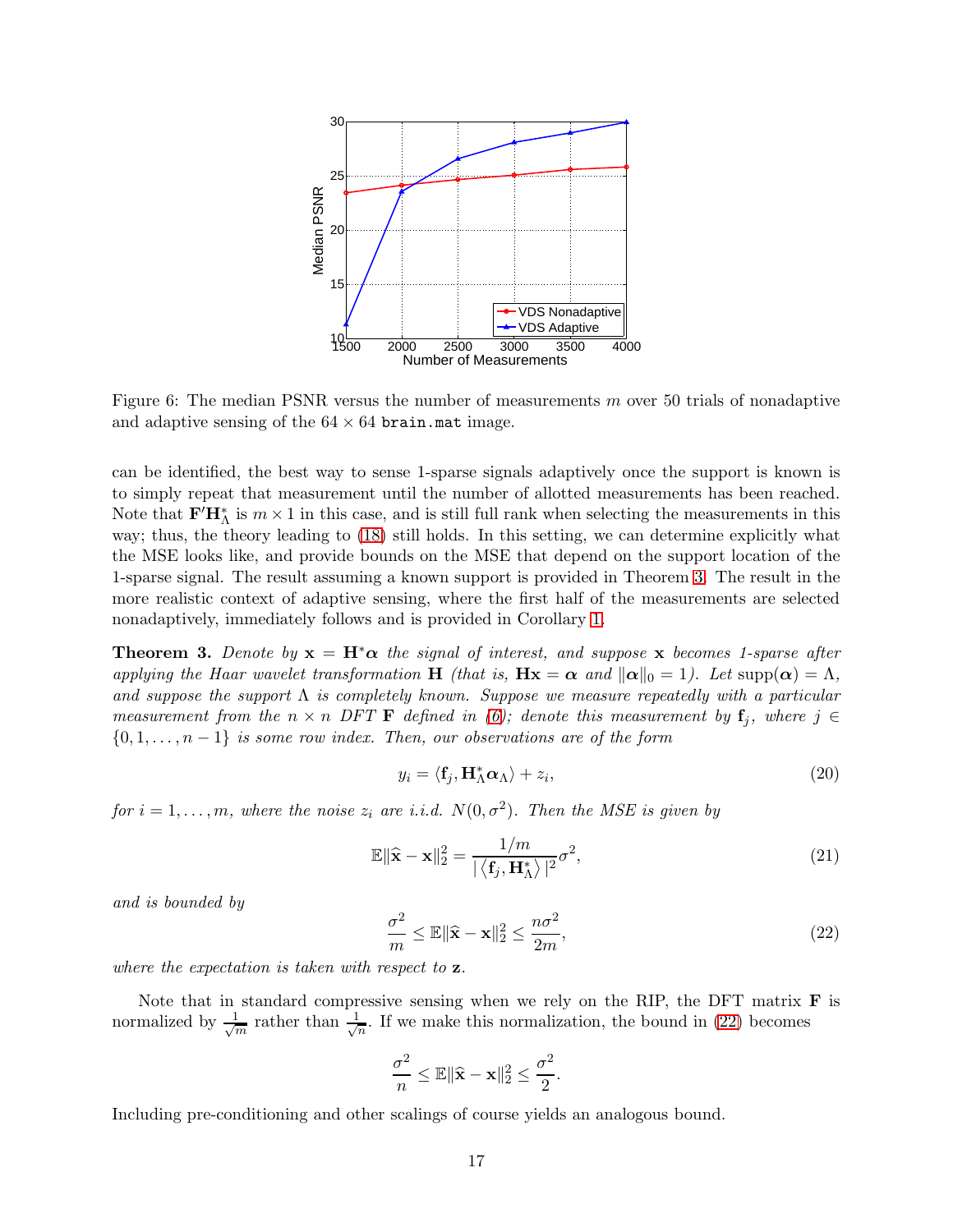The proof of Theorem [3](#page-17-1) relies on three lemmas that provide bounds for the term  $|\langle f_j, H^*_{\Lambda} \rangle|$ appearing in the MSE in [\(21\)](#page-17-3). Specifically, one term of interest is

$$
\min_{\Lambda \in \{0,\ldots,n-1\}} \max_{j\in\{0,\ldots,n-1\}} |\langle \mathbf{f}_j, \mathbf{H}_{\Lambda}^* \rangle|. \tag{23}
$$

The maximization over j corresponds to selecting the best DFT measurement  $f_i$ , and the minimization accounts for the worst case signal (i.e., the worst case support  $\Lambda$ ). On the other hand, we also want to obtain a value that represents the best case signal so we are also interested in

$$
\max_{\Lambda \in \{0,\ldots,n-1\}} \max_{j \in \{0,\ldots,n-1\}} |\langle \mathbf{f}_j, \mathbf{H}_{\Lambda}^* \rangle|. \tag{24}
$$

Before proving Theorem [3,](#page-17-1) let us set some notation. The Haar wavelet transform matrix H, defined in [\(16\)](#page-11-2) and [\(17\)](#page-11-3) consists of *blocks* of consecutive rows with the same nonzero entry magnitudes. Let  $1 \le a \le \log_2 n$  denote the block of **H**, where  $a = 1$  corresponds to the  $\frac{n}{2}$  rows indexed by  $j = \frac{n}{2}$  $\frac{n}{2}, \ldots, n-1$  (i.e., the "bottom" half of **H**),  $a = 2$  corresponds to the  $\frac{n}{4}$  rows indexed by  $j = \frac{n}{2} - \frac{n}{4}$  $\frac{n}{4}, \ldots, \frac{n}{2} - 1$ , and so on. Similarly, for  $\mathbf{H}^*$ , instead of blocks of *rows*, we have blocks of *columns*; the block corresponding to  $a = \log_2 n$  represents the lowest frequency wavelets, and the block corresponding to  $a = 1$  represents the highest frequency wavelets.

*Proof of Theorem [3.](#page-17-1)* This proof requires the following three lemmas. Lemmas [1](#page-18-0) and [2](#page-18-1) are used to prove Lemma [3,](#page-19-0) and Lemma [3](#page-19-0) is used to complete the proof of Theorem [3.](#page-17-1) The lemmas can be derived using elementary trigonometric bounds, and we omit the proofs here.

<span id="page-18-0"></span>**Lemma 1.** *Fix*  $j \in \mathbb{Z}$  *where*  $1 \leq j \leq n-1$  *and let*  $a = 1, \ldots, \log_2 n$ *. Choose*  $k \in \mathbb{Z}$ ,  $0 \leq k \leq n-\frac{2^a}{2}$  $\frac{2^{a}}{2}$ . *Then*

$$
\left| \sum_{q=k}^{k+\frac{2^a}{2}-1} e^{-2\pi i j q/n} \right| = \sqrt{\frac{1 - \cos(\frac{2^a \pi j}{n})}{1 - \cos(\frac{2\pi j}{n})}}.
$$
\n(25)

<span id="page-18-1"></span>**Lemma 2.** Let  $f_j$ ,  $j \in \{0, \ldots, n-1\}$ , be row j from the  $n \times n$  DFT and let  $H_{\Lambda}^*$  be the inverse *discrete Haar wavelet transform restricted to the column indexed by*  $\Lambda$ . Let  $a = 1, \ldots, \log_2 n$  *denote the block of*  $\mathbf{H}^*$  *and let*  $\Lambda \in \{1, 2, ..., n-1\}$ ,  $|\Lambda| = 1$ , be a column in the set corresponding to block a*. Then,*

$$
|\langle \mathbf{f}_j, \mathbf{H}_{\Lambda}^* \rangle| = \frac{1}{\sqrt{n2^{a-1}}} \frac{1 - \cos(\frac{2^n \pi j}{n})}{\sqrt{1 - \cos(\frac{2 \pi j}{n})}},\tag{26}
$$

 $where j = 1, ..., n - 1$ *. When*  $j = 0$ *,* 

$$
|\langle \mathbf{f}_0, \mathbf{H}_{\Lambda}^* \rangle|
$$
 =  $\begin{cases} 1 & \Lambda = 0 \\ 0 & \Lambda \in \{1, ..., n-1\}. \end{cases}$ 

*When*  $\Lambda = \{0\},\$ 

$$
|\langle \mathbf{f}_j, \mathbf{H}_0^* \rangle| = \begin{cases} 1 & j = 0 \\ 0 & j = 1, 2, \dots, n - 1. \end{cases}
$$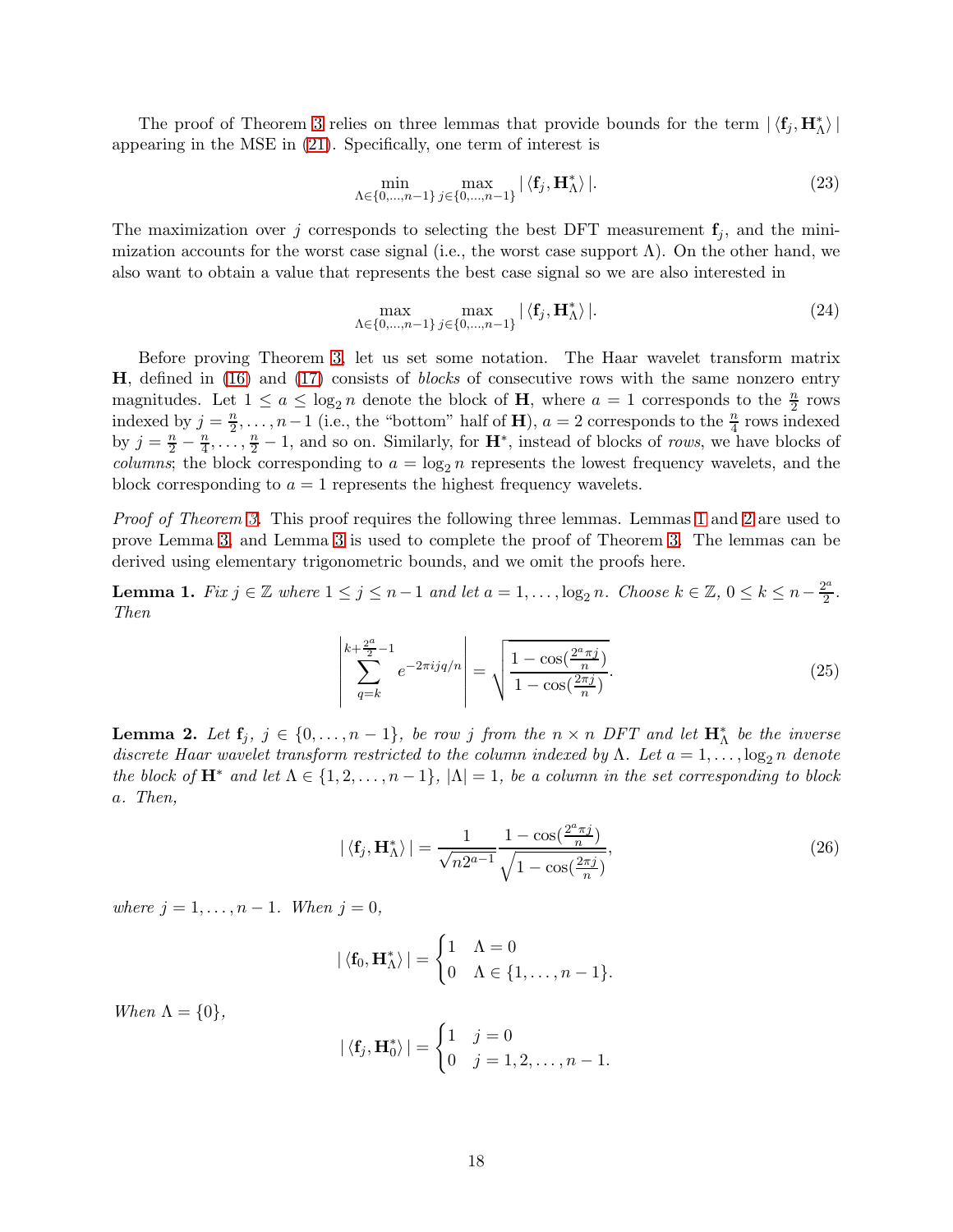<span id="page-19-0"></span>**Lemma 3.** Let  $f_j$ ,  $j \in \{0, \ldots, n-1\}$ , be a row from the  $n \times n$  DFT matrix **F** and let  $H^*_{\Lambda}$ *be the inverse discrete Haar wavelet transform restricted to the column indexed by* Λ*. Let* Λ ∈  $\{0, 1, \ldots, n-1\}$  *so that*  $|\Lambda| = 1$ *. Then* 

<span id="page-19-2"></span>
$$
\min_{\Lambda \in \{0,\dots,n-1\}} \max_{j \in \{0,\dots,n-1\}} |\langle \mathbf{f}_j, \mathbf{H}_{\Lambda}^* \rangle| = \sqrt{\frac{2}{n}} \tag{27}
$$

*and*

<span id="page-19-3"></span>
$$
\max_{\Lambda \in \{0,\ldots,n-1\}} \max_{j\in\{0,\ldots,n-1\}} |\langle \mathbf{f}_j, \mathbf{H}_{\Lambda}^* \rangle| = 1.
$$
 (28)

Since  $|\Lambda| = 1$ ,  $\alpha_{\Lambda}$  is just a scalar, so that the measurements [\(20\)](#page-17-4) can be written as

$$
y_i = \langle \mathbf{f}_j, \mathbf{H}_{\Lambda}^* \rangle \, \boldsymbol{\alpha}_{\Lambda} + z_i. \tag{29}
$$

This can be concisely written as

$$
y = A\alpha_{\Lambda} + z,\tag{30}
$$

where **A** is the m-dimensional column vector with each entry equal to  $\langle f_j, H_{\Lambda}^* \rangle$ . To estimate  $\alpha_{\Lambda}$ , we apply  $\mathbf{A}^{\dagger}$  to y. In this case,  $\mathbf{A}^{\dagger}$  is an *m*-dimensional row vector, with each entry equal to  $\frac{1}{m\langle \mathbf{f}_j, \mathbf{H}_{\Lambda}^* \rangle}$ . Therefore,

$$
\hat{\alpha}_{\Lambda} = \mathbf{A}^{\dagger} \mathbf{y} = \mathbf{A}^{\dagger} (\mathbf{A} \alpha_{\Lambda} + \mathbf{z})
$$
\n
$$
= \left[ \frac{1}{m \langle \mathbf{f}_j, \mathbf{H}_{\Lambda}^* \rangle} \cdots \frac{1}{m \langle \mathbf{f}_j, \mathbf{H}_{\Lambda}^* \rangle} \right] \left( \begin{bmatrix} \langle \mathbf{f}_j, \mathbf{H}_{\Lambda}^* \rangle \\ \vdots \\ \langle \mathbf{f}_j, \mathbf{H}_{\Lambda}^* \rangle \end{bmatrix} \alpha_{\Lambda} + \mathbf{z} \right)
$$
\n
$$
= \frac{1}{m} \sum_{i=1}^m \left( \alpha_{\Lambda} + \frac{z_i}{\langle \mathbf{f}_j, \mathbf{H}_{\Lambda}^* \rangle} \right) = \alpha_{\Lambda} + \frac{1}{m} \sum_{i=1}^m \frac{z_i}{\langle \mathbf{f}_j, \mathbf{H}_{\Lambda}^* \rangle}.
$$

Using this, and since  $\sum_{i=1}^{m} z_i \sim \mathcal{N}(0, m\sigma^2)$ , we find

$$
\mathbb{E} \|\hat{\mathbf{x}} - \mathbf{x}\|_{2}^{2} = \mathbb{E} \|\mathbf{H}^{*}(\hat{\alpha} - \alpha)\|_{2}^{2}
$$
\n
$$
= \mathbb{E} \|\hat{\alpha} - \alpha\|_{2}^{2} = \mathbb{E} |\hat{\alpha}_{\Lambda} - \alpha_{\Lambda}|^{2}
$$
\n
$$
= \mathbb{E} \left| \alpha_{\Lambda} - \left( \alpha_{\Lambda} + \frac{1}{m} \sum_{i=1}^{m} \frac{z_{i}}{\langle \mathbf{f}_{j}, \mathbf{H}^{*}_{\Lambda} \rangle} \right) \right|^{2}
$$
\n
$$
= \mathbb{E} \left| \frac{1}{m} \sum_{i=1}^{m} \frac{z_{i}}{\langle \mathbf{f}_{j}, \mathbf{H}^{*}_{\Lambda} \rangle} \right|^{2}
$$
\n
$$
= \left( \frac{1/m}{|\langle \mathbf{f}_{j}, \mathbf{H}^{*}_{\Lambda} \rangle|} \right)^{2} \mathbb{E} \left| \sum_{i=1}^{m} z_{i} \right|^{2}
$$
\n
$$
= \left( \frac{1/m}{|\langle \mathbf{f}_{j}, \mathbf{H}^{*}_{\Lambda} \rangle|} \right)^{2} m \sigma^{2} = \frac{1/m}{|\langle \mathbf{f}_{j}, \mathbf{H}^{*}_{\Lambda} \rangle|^{2}} \sigma^{2}.
$$
\n(31)

Applying the bounds from Lemma [3](#page-19-0) to [\(31\)](#page-19-1), we arrive at

$$
\frac{\sigma^2}{m} \leq \mathbb{E} \|\widehat{\mathbf{x}} - \mathbf{x}\|_2^2 \leq \frac{n\sigma^2}{2m},
$$

as desired.

<span id="page-19-1"></span> $\Box$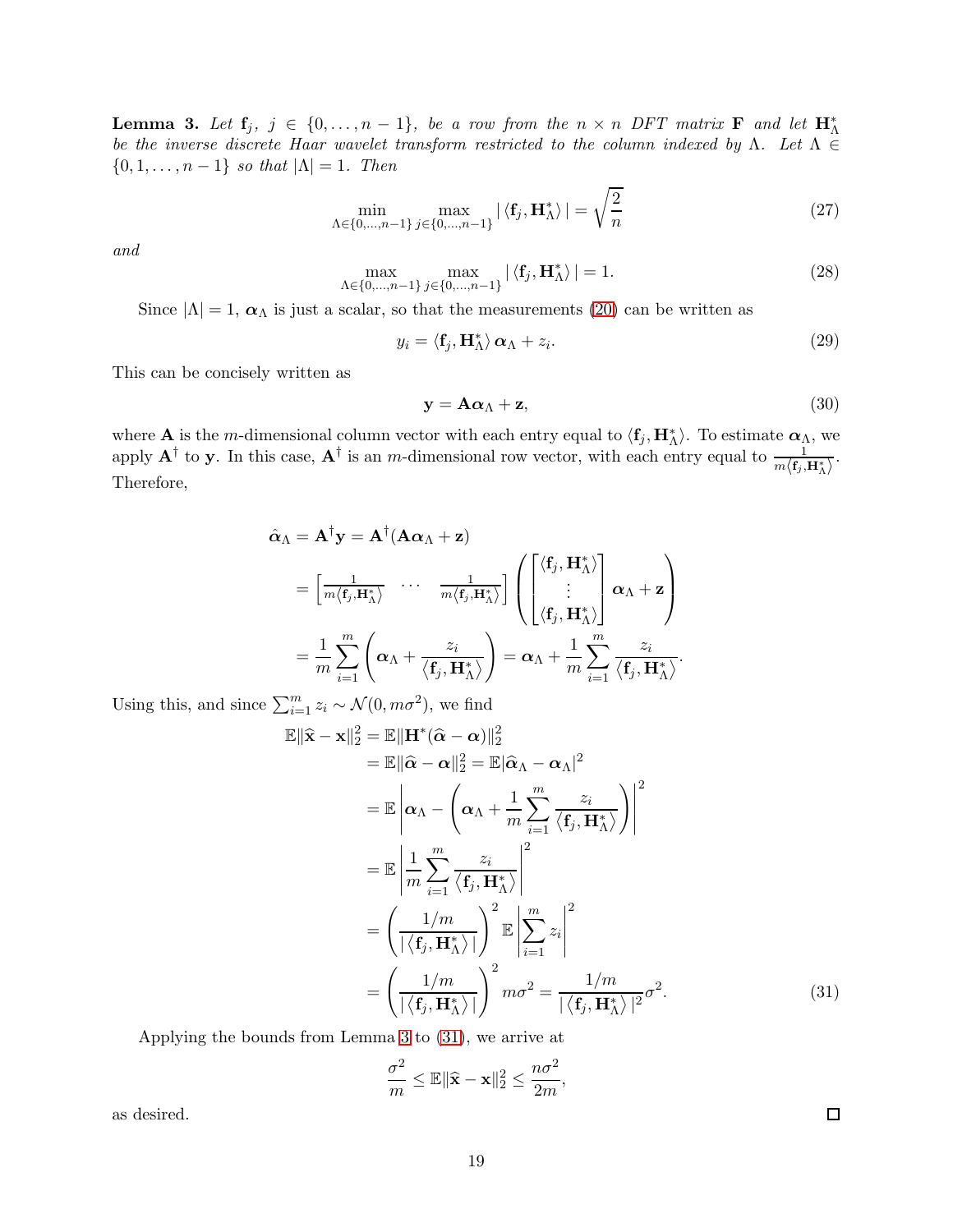<span id="page-20-1"></span>**Corollary 1.** *Suppose*  $\mathbf{x} = \mathbf{H}^* \alpha$  *is 1-sparse. Suppose after*  $\frac{m}{2}$  *nonadaptive DFT* measurements, the  $support \Lambda$  *is correctly identified. For the remaining*  $\frac{m}{2}$  *DFT* measurements, we measure repeatedly *with a particular measurement from the*  $n \times n$  *DFT* **F**; denote this measurement by  $f_i$ , where  $j \in$  $\{0, 1, \ldots, n-1\}$  *is some row index. Then our observations are of the form [\(20\)](#page-17-4)* for  $i = \frac{m}{2} + 1, \ldots, m$ , where the noise  $z_i$  are i.i.d.  $N(0, \sigma^2)$ . Then the MSE is given by

$$
\mathbb{E}\|\hat{\mathbf{x}} - \mathbf{x}\|_2^2 = \frac{2/m}{|\langle \mathbf{f}_j, \mathbf{H}_\Lambda^* \rangle|^2} \sigma^2,
$$
\n(32)

*and is bounded by*

<span id="page-20-2"></span>
$$
\frac{2\sigma^2}{m} \le \mathbb{E} \|\hat{\mathbf{x}} - \mathbf{x}\|_2^2 \le \frac{n\sigma^2}{m},\tag{33}
$$

*where the expectation is taken with respect to* z*.*

The upper bound on  $\mathbb{E} \|\hat{\mathbf{x}} - \mathbf{x}\|_2^2$  in Corollary [1](#page-6-3) is precisely the lower bound from Theorem 1 when  $s = 1$ . This means that there is indeed some room for improvement with adaptive sensing when the sparsity basis is the Haar wavelet transform rather than the canonical basis. Corollary [1](#page-20-1) shows that the performance of adaptive sensing, in terms of the MSE, depends on the support location of 1-sparse signals. The best adaptive recovery is possible when the support is located on the lowest wavelet frequency  $(\Lambda = \{0\})$ , or the first Haar wavelet coefficient) while the worst recovery occurs when the support is located on any of the higher wavelet frequencies in block  $a = 1$  (the latter half of the Haar wavelet coefficients). This of course matches the intuition based on the correlations in these two bases. This suggests that structured signals such as those that are tree-sparse will benefit more from adaptivity than signals that have a uniformly distributed support.

In light of the discrepancy between [\(27\)](#page-19-2) and [\(28\)](#page-19-3), one wishes to know in some sense, what frac-tion of signals allow for recovery more like one versus the other. Figure [7](#page-21-5) shows how  $\max_{j\in\{0,\dots,n-1\}}|\langle f_j, H_\Lambda^*\rangle|$ varies by maximizing  $\max_{j \in \{0, ..., n-1\}} |\langle \mathbf{f}_j, \mathbf{H}_{\Lambda}^* \rangle|$  over  $\Lambda$  while successively removing blocks from  $\mathbf{H}^*$ . Using our notation for blocks, the blocks of  $\mathbf{H}^*$  are removed in the following (top-down) order:  $\log_2(n), \log_2(n) - 1, \ldots, 1$ . Then, we plot the value of  $\max_{j \in \{0, \ldots, n-1\}} |\langle \mathbf{f}_j, \mathbf{H}_{\Lambda}^* \rangle|$  for the remaining submatrix of  $\mathbf{H}^*$ . Hence, we see that the MSE is higher for signals supported on higher wavelet frequencies, and the upper bound of [\(33\)](#page-20-2) is achieved by exactly half of the possible signal support sets, whereas the lower bound of [\(33\)](#page-20-2) is achieved by exactly one of the possible signal supports sets (i.e.,  $\Lambda = \{0\}$ . Fortunately, the support of natural images tends to be concentrated on lower-frequency wavelet coefficients [\[31\]](#page-23-13).

## <span id="page-20-0"></span>5 Discussion

Adaptive sensing has tremendous potential to improve the accuracy of sparse recovery in a variety of settings. However, in many practical applications one does not have the freedom to choose arbitrary measurement vectors, but instead must choose from a specified pool of measurements. One example of particular interest is the setting where measurements must be taken from the Fourier ensemble, as is the case in many medical imaging applications. In this paper we established fundamental limitations on the improvements offered by adaptivity in this setting for certain sparsity bases. On the other hand, we argued that for other sparsity bases (such as the Haar wavelet basis) the role of adaptivity in the constrained setting is much less straightforward. We developed a sampling scheme which uses a simple optimization procedure to select measurements adapted to the signal support. This scheme results in significant improvements once an accurate estimate of the support is obtained, which in practice can be achieved by first dedicating a portion of the measurements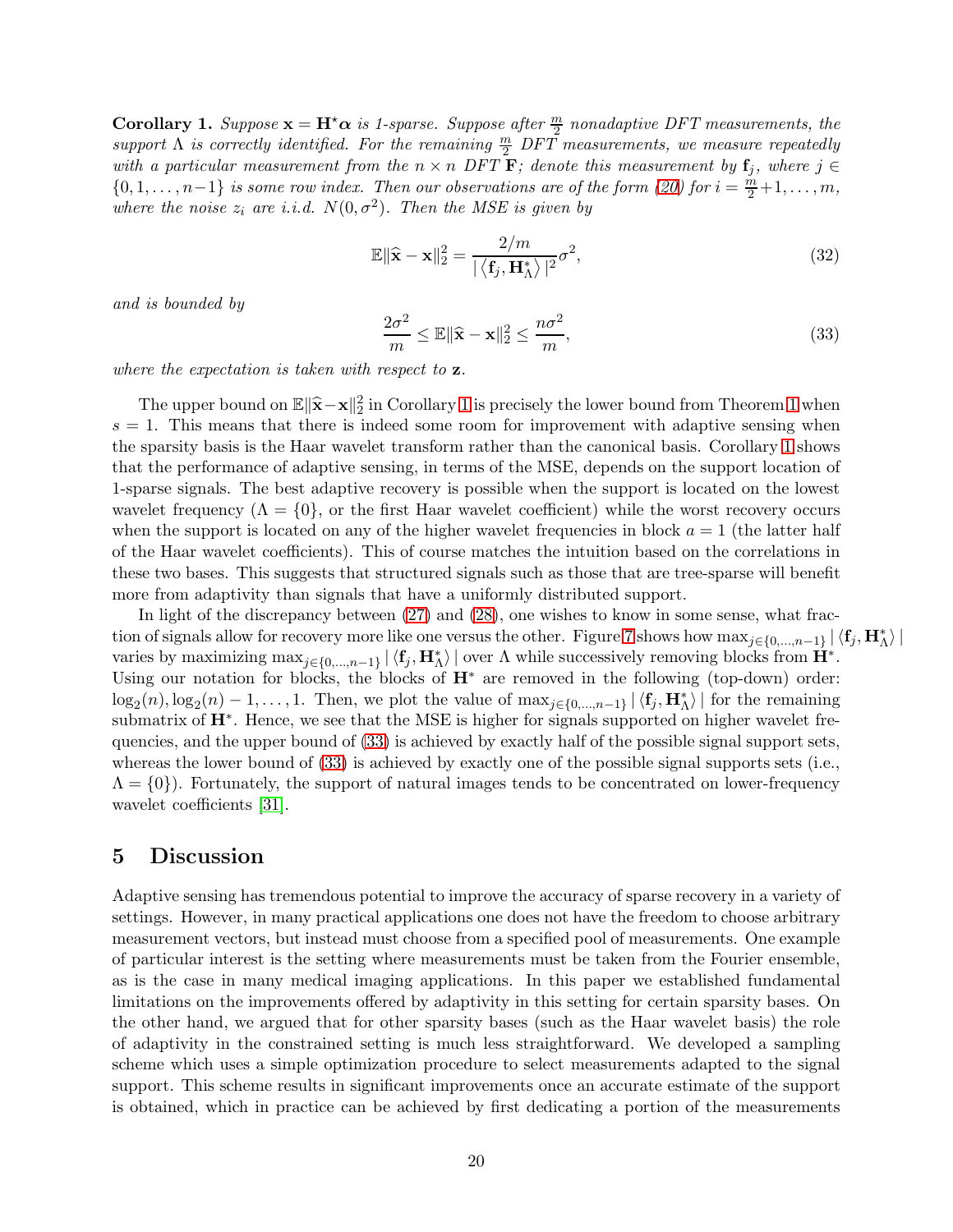

<span id="page-21-5"></span>Figure 7: The value of  $\max_{j \in \{0, ..., n-1\}} |\langle f_j, H_{\Lambda}^* \rangle|$  is displayed against the (log of the) signal dimension  $n = 2^p$ . The solid magenta curve shows the optimization when minimizing over all possible supports  $\Lambda \in \{0, \ldots, n-1\}$ , given by [\(27\)](#page-19-2). The solid red curve shows the opposite optimization when maximizing over all possible supports  $\Lambda \in \{0, \ldots, n-1\}$ , given by [\(28\)](#page-19-3). The remaining dashed curves show the optimization when maximizing over all supports  $\Lambda$  except those in the blocks indicated.

to support estimation. Though this approach is not necessarily provably optimal, it nonetheless demonstrates the potential of adaptive sensing in the constrained setting. We believe future work in this area can further the understanding of both the limitations of this approach as well as the potential benefits.

## Acknowledgment

The authors would like to thank Yaniv Plan and Ran Zhao for stimulating discussions and help in our theoretical analysis, as well as the reviewers for their helpful feedback.

## <span id="page-21-0"></span>References

- [1] E. Arias-Castro, E. Cand`es, and M. Davenport. On the fundamental limits of adaptive sensing. *IEEE Trans. Inform. Theory*, 59(1):472–481, 2013.
- <span id="page-21-1"></span>[2] N. Bakhvalov. On the optimality of linear methods for operator approximation in convex classes of functions. *USSR Computational Mathematics and Mathematical Physics*, 11(4):244– 249, 1971.
- <span id="page-21-3"></span>[3] S. Becker, E. Candès, and M. Grant. Templates for convex cone problems with applications to sparse signal recovery. *Math. Prog. Comput.*, 3(3):165–218, 2011.
- <span id="page-21-4"></span>[4] S. Becker, E. Candès, and M. Grant. Templates for first-order conic solvers user guide, version 1.3 release 2. Technical report, Stanford Univ., Technical report, 2014. Preprint available at http://tfocs.stanford.edu.
- <span id="page-21-2"></span>[5] S. Boyd and L. Vanderberghe. *Convex Optimization*. Cambridge Univ. Press, Cambridge, England, 2004.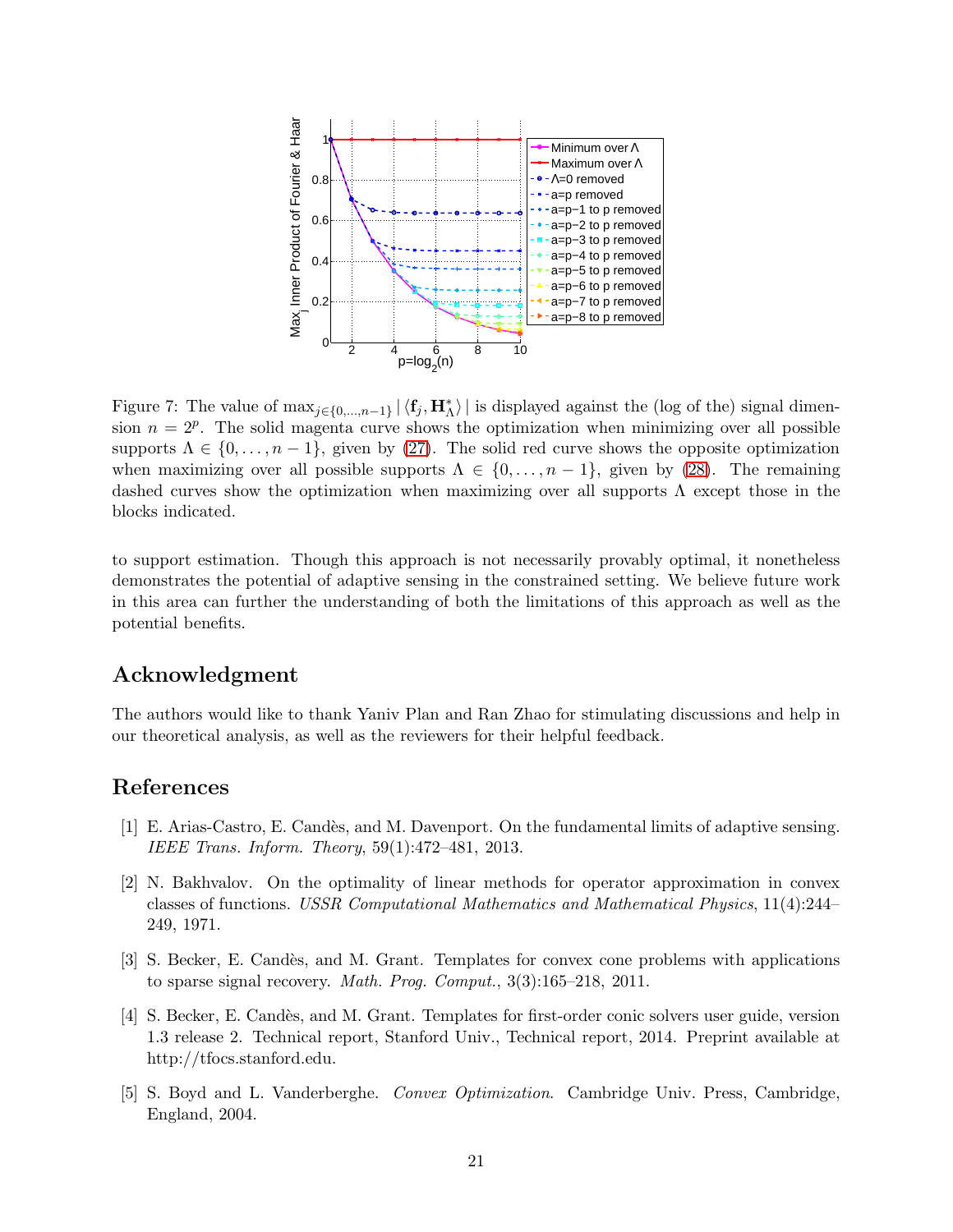- <span id="page-22-4"></span><span id="page-22-0"></span>[6] E. Cand`es. Compressive sampling. In *Proc. Int. Congress of Math.*, Madrid, Spain, August 2006.
- <span id="page-22-5"></span>[7] E. Cand`es and M. Davenport. How well can we estimate a sparse vector? *Appl. Comput. Harmon. Anal.*, 34(2):317–323, 2013.
- [8] E. Cand`es, J. Romberg, and T. Tao. Robust uncertainty principles: Exact signal reconstruction from highly incomplete frequency information. *IEEE Trans. Inform. Theory*, 52(2):489–509, 2006.
- <span id="page-22-17"></span><span id="page-22-8"></span>[9] E. Cand`es, J. Romberg, and T. Tao. Stable signal recovery from incomplete and inaccurate measurements. *Comm. Pure Appl. Math.*, 59(8):1207–1223, 2006.
- <span id="page-22-10"></span>[10] R. Castro. Adaptive sensing performance lower bounds for sparse signal detection and support estimation. *Bernoulli*, 20(4):2217–2246, 2014.
- <span id="page-22-9"></span>[11] R. Castro, J. Haupt, R. Nowak, and G. Raz. Finding needles in noisy haystacks. In *Proc. IEEE Int. Conf. Acoust., Speech, and Signal Processing (ICASSP)*, Las Vegas, NV, April 2008.
- <span id="page-22-15"></span>[12] R. Castro, R. Willett, and R. Nowak. Faster rates in regression via active learning. In *Proc. Adv. in Neural Processing Systems (NIPS)*, pages 179–186, 2005.
- <span id="page-22-14"></span>[13] M. Crouse, R. Nowak, and R. Baraniuk. Wavelet-based statistical signal processing using Hidden Markov Models. *IEEE Trans. Signal Processing*, 46(4):886–902, 1998.
- <span id="page-22-1"></span>[14] I. Daubechies. *Ten lectures on wavelets*. SIAM, Philadelphia, PA, 1992.
- <span id="page-22-6"></span>[15] M. Davenport and E. Arias-Castro. Compressive binary search. In *Proc. IEEE Int. Symp. Inform. Theory (ISIT)*, Cambridge, MA, July 2012.
- [16] M. Davenport, M. Duarte, Y. Eldar, and G. Kutyniok. Introduction to compressed sensing. In Yonina Eldar and Gitta Kutyniok, editors, *Compressed Sensing: Theory and Applications*. Cambridge University Press, Cambridge, UK, 2012.
- <span id="page-22-12"></span><span id="page-22-7"></span>[17] D. Donoho. Compressed sensing. *IEEE Trans. Inform. Theory*, 52(4):1289–1306, 2006.
- [18] M. Duarte, M. Davenport, D. Takhar, J. Laska, T. Sun, K. Kelly, and R. Baraniuk. Single-pixel imaging via compressive sampling. *IEEE Signal Processing Mag.*, 25(2):83–91, 2008.
- <span id="page-22-16"></span>[19] M. Duarte, M. Wakin, and R. Baraniuk. Fast reconstruction of piecewise smooth signals from random projections. In *Proc. Work. Struc. Parc. Rep. Adap. Signaux (SPARS)*, Rennes, France, November 2005.
- <span id="page-22-13"></span>[20] H. Hassanieh, P. Indyk, D. Katabi, and E. Price. Nearly optimal sparse Fourier transform. In *Proc. ACM Symp. Theory of Comput.*, New York, NY, May 2012.
- <span id="page-22-2"></span>[21] J. Haupt, R. Castro, and R. Nowak. Distilled sensing: Adaptive sampling for sparse detection and estimation. *IEEE Trans. Inform. Theory*, 57(9):6222–6235, 2011.
- <span id="page-22-3"></span>[22] P. Indyk, E. Price, and D. Woodruff. On the power of adaptivity in sparse recovery. In *Proc. IEEE Symp. Found. Comp. Science (FOCS)*, Palm Springs, CA, October 2011.
- <span id="page-22-11"></span>[23] S. Ji, Y. Xue, and L. Carin. Bayesian compressive sensing. *IEEE Trans. Signal Processing*, 56(6):2346–2356, 2008.